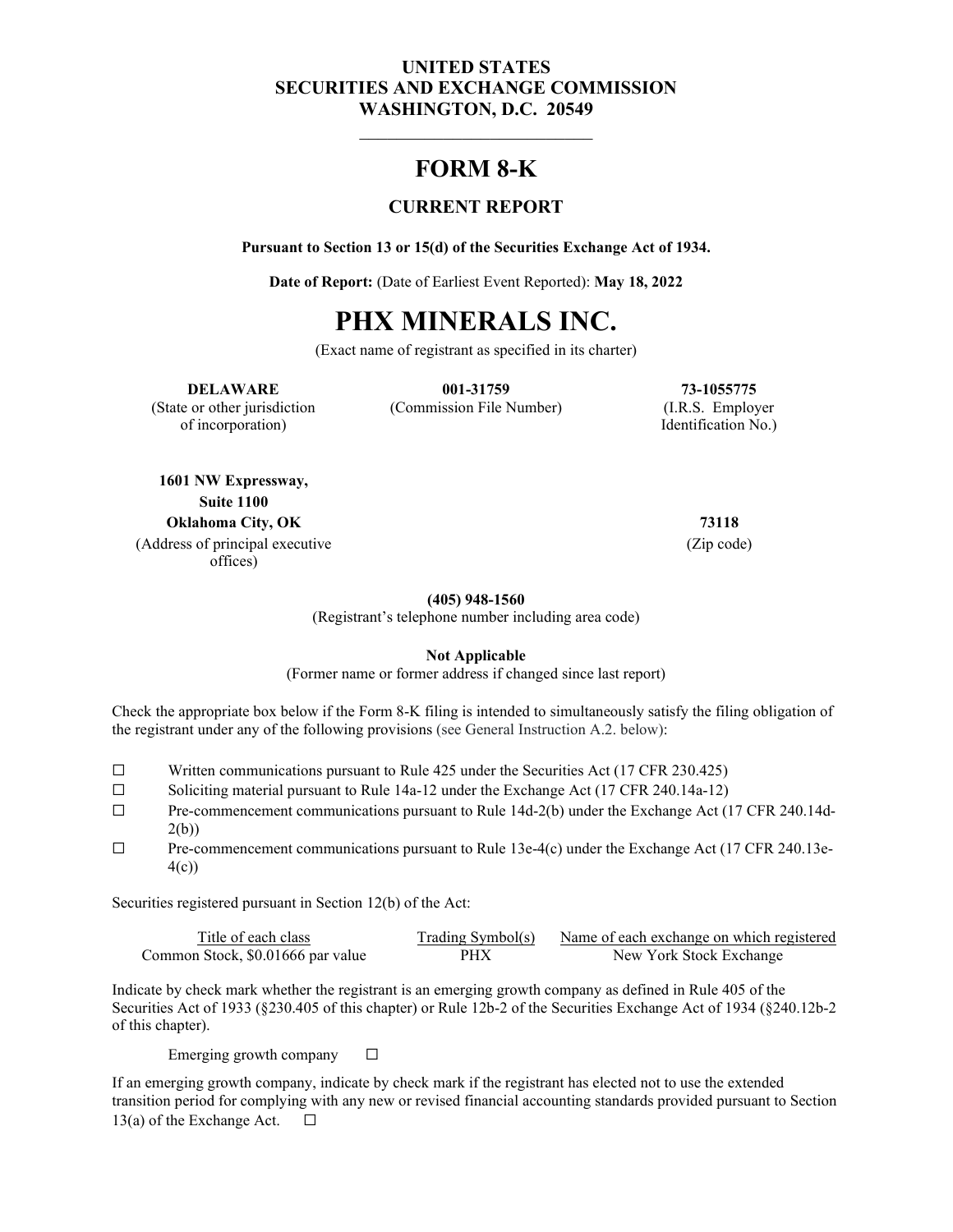#### **Item 1.01 Entry into a Material Definitive Agreement**

On May 18, 2022, PHX Minerals Inc., a Delaware corporation (the "Company"), entered into a Second Amendment (the "Second Amendment") to Credit Agreement dated as of September 1, 2021 (as amended, the "Credit Agreement"), by and among the Company, the lenders party thereto, and Independent Bank, as Administrative Agent and L/C Issuer. Pursuant to the terms of the Second Amendment, among other changes, (a) the borrowing base under the credit facility set forth in the Credit Agreement (the "Credit Facility") was increased from \$32 million to \$50 million, which adjustment constitutes the periodic redetermination of the borrowing base for June 1, 2022 and is not deemed an unscheduled redetermination, and (b) the interest rate benchmark was changed from LIBOR to the secured overnight financing rate (SOFR) published by the Federal Reserve Bank of New York.

Additional details with respect to the Credit Agreement were previously disclosed in the Company's Current Reports on Form 8-K filed with the Securities and Exchange Commission on September 3, 2021 and December 9, 2021.

The foregoing description of the Second Amendment does not purport to be complete and is qualified in its entirety by reference to the full text of the Second Amendment, which is filed with this Current Report on Form 8-K as Exhibit 10.1 and is incorporated herein by reference.

#### **Item 2.03 Creation of a Direct Financial Obligation or an Obligation under an Off-Balance Sheet Arrangement of a Registrant.**

The information set forth under Item 1.01 of this Current Report on Form 8-K with respect to the Second Amendment is incorporated herein by reference.

#### **Item 9.01 Financial Statements and Exhibits**

(d) Exhibits.

#### **Exhibit**

#### **No. Title of Document**

- 10.1 Second Amendment to Credit Agreement dated as of May 18, 2022, by and among PHX Minerals Inc., each lender party thereto, and Independent Bank, as Administrative Agent and L/C Issuer.
- 104 Cover Page Interactive Data File (embedded within the Inline XBRL document).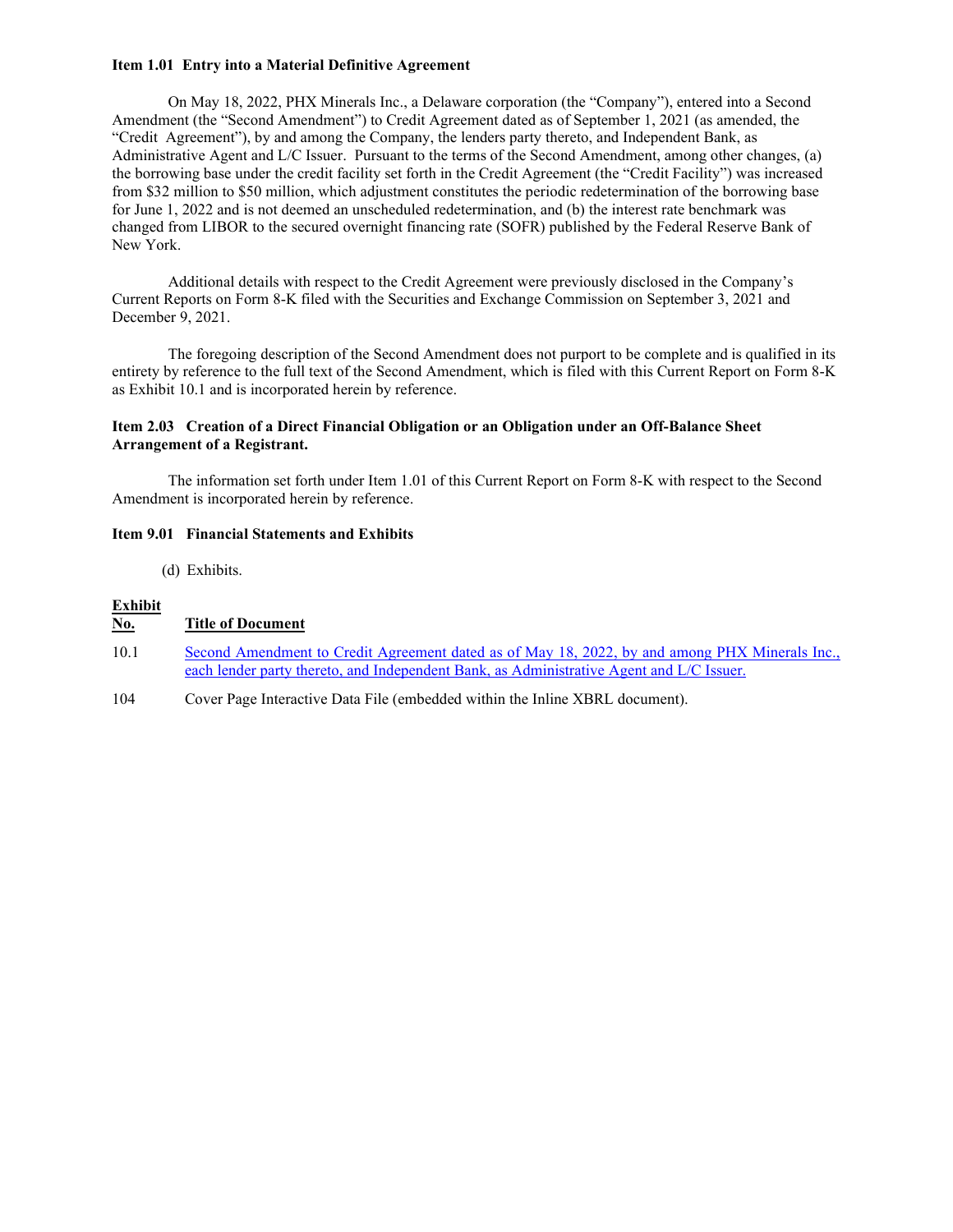#### **SIGNATURES**

Pursuant to the requirements of the Securities Exchange Act of 1934, the registrant has duly caused this report to be signed on its behalf by the undersigned hereunto duly authorized.

#### **PHX MINERALS INC.**

By: /s/ Chad L. Stephens

Chad L. Stephens Chief Executive Officer

DATE: May 19, 2022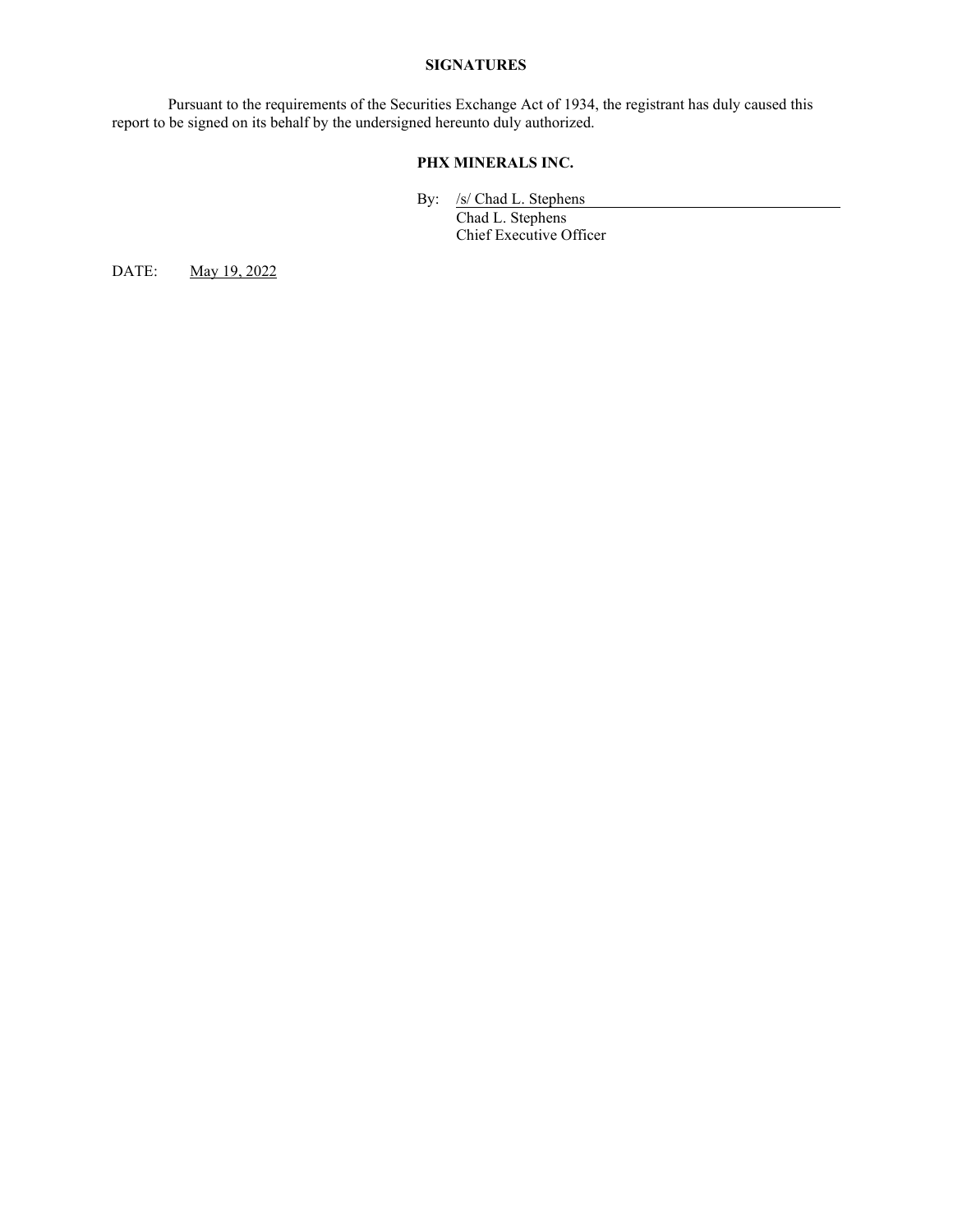#### SECOND AMENDMENT TO CREDIT AGREEMENT

THIS SECOND AMENDMENT TO CREDIT AGREEMENT is dated May 18, 2022, by and among PHX MINERALS INC., a Delaware corporation (referred to herein as the "Borrower"), successor by merger to PHX Minerals Inc., an Oklahoma corporation, each lender party hereto as set forth in Schedule 2.1 attached (collectively, the "Lenders" and individually, a "Lender"), and INDEPENDENT BANK, as Administrative Agent and L/C Issuer.

#### RECITALS:

A. Borrower, Administrative Agent, and Lenders entered into the Credit Agreement dated as of September 1, 2021, as amended by the First Amendment dated December 6, 2021 (as amended and as further amended, restated, supplemented and/or otherwise modified prior to the date hereof, the **"**Existing Credit Agreement**"**), for the purpose and consideration therein expressed, whereby Lenders made loans to Borrower as therein provided; and

B. Effective as of April 1, 2022, PHX Minerals Inc., an Oklahoma corporation, the original Borrower under the Existing Credit Agreement, has merged into PHX Minerals Inc., a Delaware corporation (the "Merger"); and

C. Borrower, Administrative Agent and Lenders desire to amend the Existing Credit Agreement to modify same in accordance herewith;

NOW, THEREFORE, in consideration of the premises and the mutual covenants and agreements contained herein and in the Existing Credit Agreement, in consideration of the loans and other extensions of credit which may hereafter be made by Lenders to Borrower, and for other good and valuable consideration, the receipt and sufficiency of which are hereby acknowledged, the parties hereto do hereby agree as follows:

#### ARTICLE I.

#### DEFINITIONS AND REFERENCES

**Section 1.1** Terms Defined in the Existing Credit Agreement. Unless the context otherwise requires or unless otherwise expressly defined herein, the terms defined in the Existing Credit Agreement shall have the same meanings whenever used in this Amendment.

**Section 1.2** Amendments to Definitions. The definitions from Section 1.1 of the Credit Agreement set forth below are hereby amended to read as follows:

"Applicable Rate" means the following percentages per annum based upon the Borrowing Base Utilization: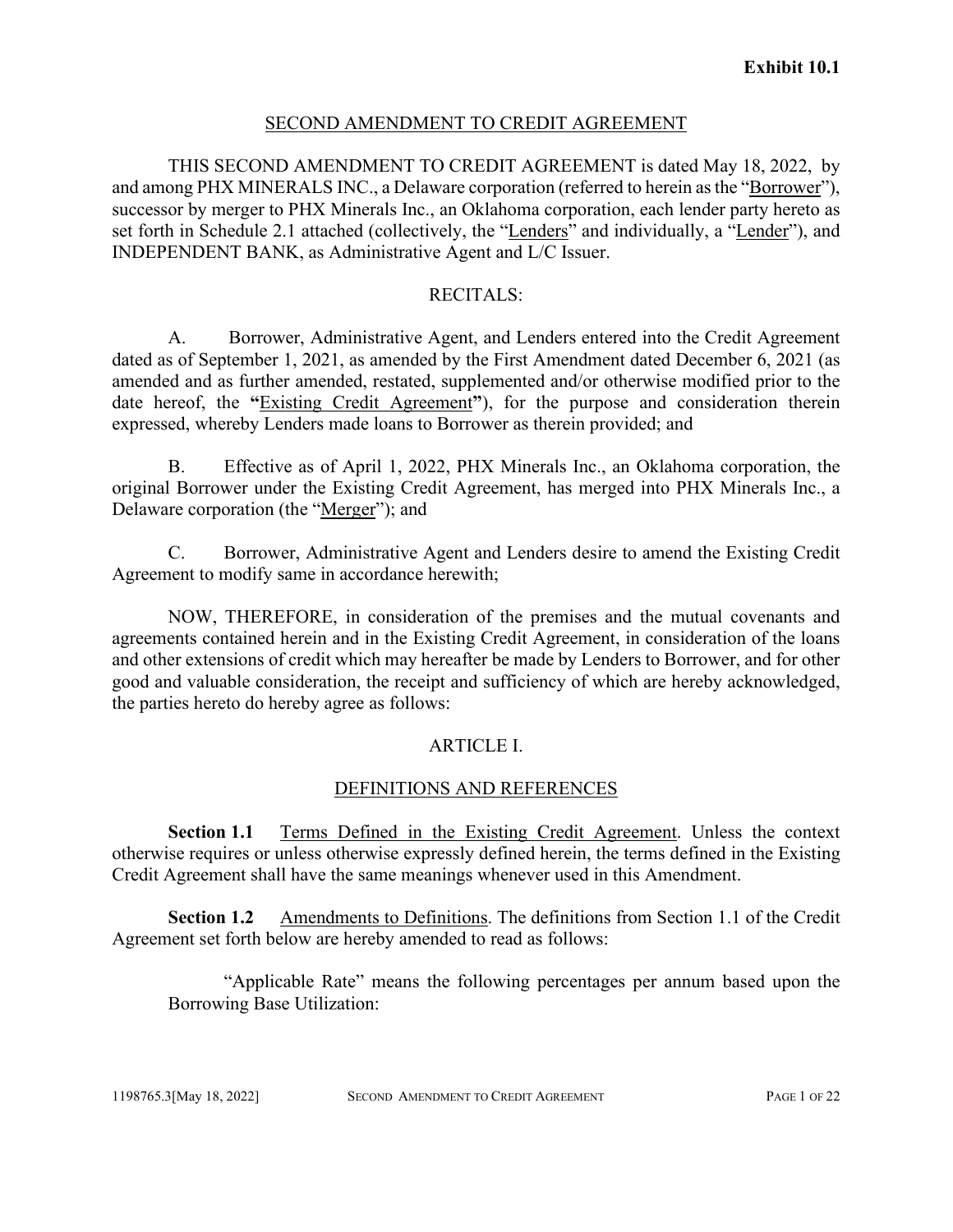| <b>Applicable Rate</b> |
|------------------------|
|------------------------|

| Pricing                 | <b>Borrowing</b>      | <b>Applicable</b> | Applicable | Unused     | Letter                    |
|-------------------------|-----------------------|-------------------|------------|------------|---------------------------|
| <u>Level</u>            | Base                  | Margin for        | Margin for | Commitment | $\underline{\mathbf{of}}$ |
|                         | Utilization           | <b>SOFR</b>       | ABR        | Fee        | Credit                    |
|                         |                       | Loans             | Loans      |            | Fee                       |
| $\mathbf I$             | Greater               | 3.75%             | 2.75%      | 0.50%      | 2.00%                     |
|                         | than 90%              |                   |            |            |                           |
| $\mathbf{I}$            | Greater               | 3.50%             | 2.50%      | 0.50%      | 2.00%                     |
|                         | than $75%$            |                   |            |            |                           |
|                         | less<br>but           |                   |            |            |                           |
|                         | than<br><sub>or</sub> |                   |            |            |                           |
|                         | equal<br>to           |                   |            |            |                           |
|                         | 90%                   |                   |            |            |                           |
| III                     | Greater               | 3.25%             | 2.25%      | 0.50%      | 2.00%                     |
|                         | than $50\%$           |                   |            |            |                           |
|                         | but<br>less           |                   |            |            |                           |
|                         | than<br><b>or</b>     |                   |            |            |                           |
|                         | equal<br>to           |                   |            |            |                           |
|                         | 75%                   |                   |            |            |                           |
| IV                      | Greater               | 3.0%              | 2.00%      | 0.50%      | 2.00%                     |
|                         | 25%<br>than           |                   |            |            |                           |
|                         | less<br>but           |                   |            |            |                           |
|                         | than<br><sub>or</sub> |                   |            |            |                           |
|                         | equal<br>to           |                   |            |            |                           |
|                         | 50%                   |                   |            |            |                           |
| $\overline{\mathsf{V}}$ | than<br>Less          | 2.75%             | 1.75%      | 0.50%      | 2.00%                     |
|                         | or equal to           |                   |            |            |                           |
|                         | 25%                   |                   |            |            |                           |

Any increase or decrease in the Applicable Rate resulting from a change in the Borrowing Base Utilization shall become effective as of the next Business Day immediately following such a change.

"Business Day" means any day other than a Saturday, Sunday or other day on which commercial banks are authorized to close under the Laws of, or are in fact closed in, the state where Agent's office is located; provided that, when used in connection with any SOFR Loan, the term "Business Day" shall also exclude any day on which the Securities Industry and Financial Markets Association recommends that the fixed income departments of its members be closed for the entire day for purposes of trading in United States government securities..

"Interest Period" means, as to any SOFR Loan, the period commencing on the date such Loan is borrowed or continued as, or converted into, a SOFR Loan and ending on the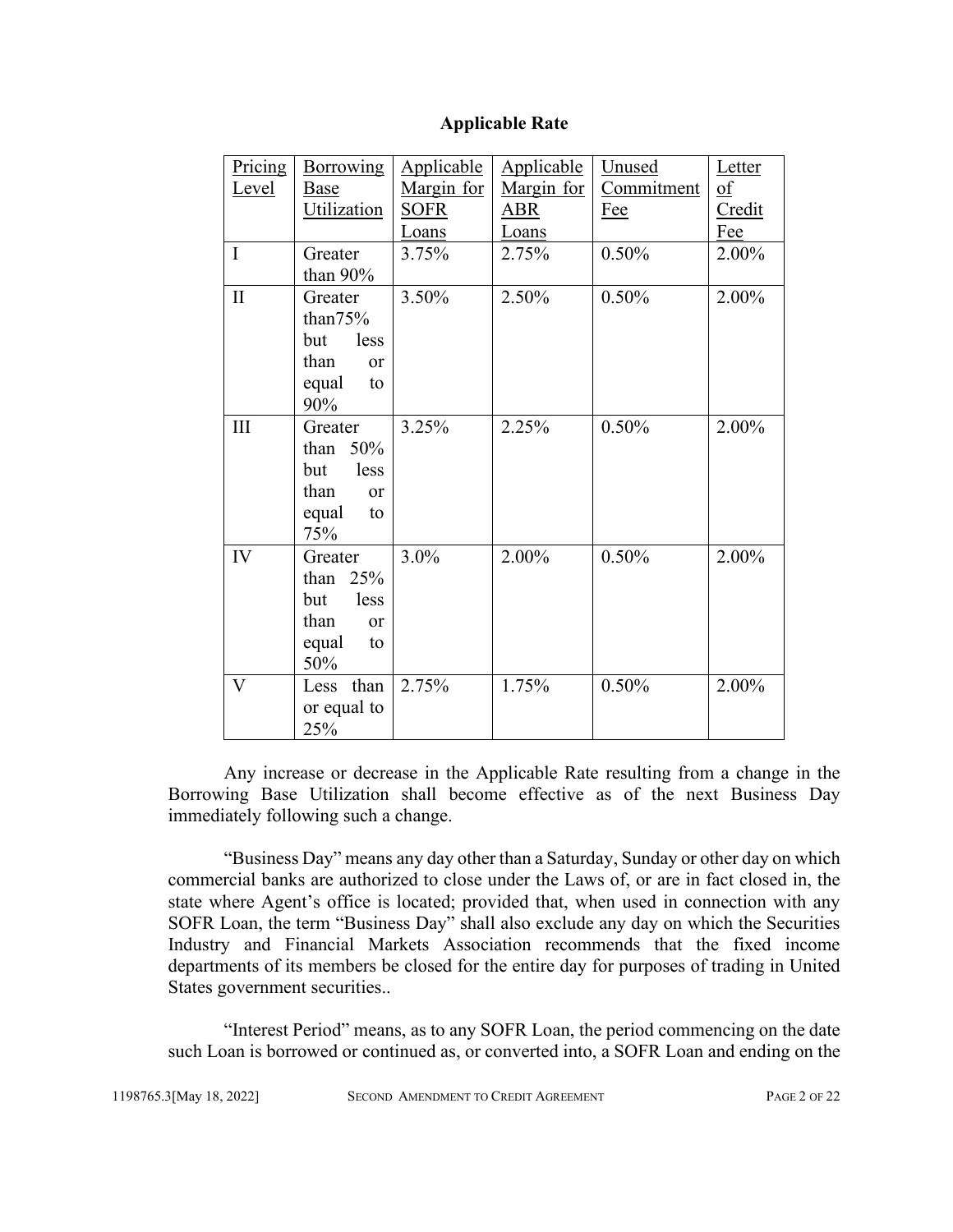date one (1), three (3), or six (6) months thereafter, as selected by Borrower pursuant to Section 2.2(d); provided, that: (a) if any Interest Period would otherwise end on a day that is not a Business Day, such Interest Period shall be extended to the following Business Day unless such next succeeding Business Day would fall in the next calendar month, in which case such Interest Period shall end on the next preceding Business Day; (b) any Interest Period that begins on a day for which there is no numerically corresponding day in the calendar month at the end of such Interest Period shall end on the last Business Day of the calendar month at the end of such Interest Period; and (c) Borrower may not select any Interest Period for a Revolving Loan which would extend beyond the Commitment Expiry Date.

**Section 1.3** New Definitions. Section 1.1 of the Credit Agreement is hereby amended to add the following new definitions:

"Available Tenor" means, as of any date of determination and with respect to the then-current Benchmark, as applicable,  $(x)$  if the then-current Benchmark is a term rate, any tenor for such Benchmark that is or may be used for determining the length of an Interest Period or (y) otherwise, any payment period for interest calculated with reference to such Benchmark, as applicable, pursuant to the Credit Agreement as of such date.

"Benchmark" means, initially, Term SOFR; provided that if a Benchmark Transition Event has occurred with respect to Term SOFR or the then-current Benchmark, then "Benchmark" means the applicable Benchmark Replacement to the extent that such Benchmark Replacement has replaced such prior benchmark rate. Any reference to "Benchmark" shall include, as applicable, the published component used in the calculation thereof.

"Benchmark Replacement" means, for any Available Tenor, the first alternative set forth below that can be determined by Administrative Agent:

(1) the sum of: (i) Daily Simple SOFR and (ii) an adjustment (which may be a positive or negative value or zero) that has been selected by Administrative Agent giving due consideration to any evolving or then-prevailing market convention, including any applicable recommendations made by the Relevant Governmental Body, for U.S. dollardenominated syndicated or bilateral credit facilities at such time;

(2) the sum of: (i) the Federal Funds Rate and (ii) an adjustment (which may be a positive or negative value or zero) that has been selected by Administrative Agent giving due consideration to any evolving or then-prevailing market convention, including any applicable recommendations made by the Relevant Governmental Body, for U.S. dollardenominated syndicated or bilateral credit facilities at such time; or

(3) the sum of (i) the alternate benchmark rate and (ii) an adjustment (which may be a positive or negative value or zero), in each case, that has been selected by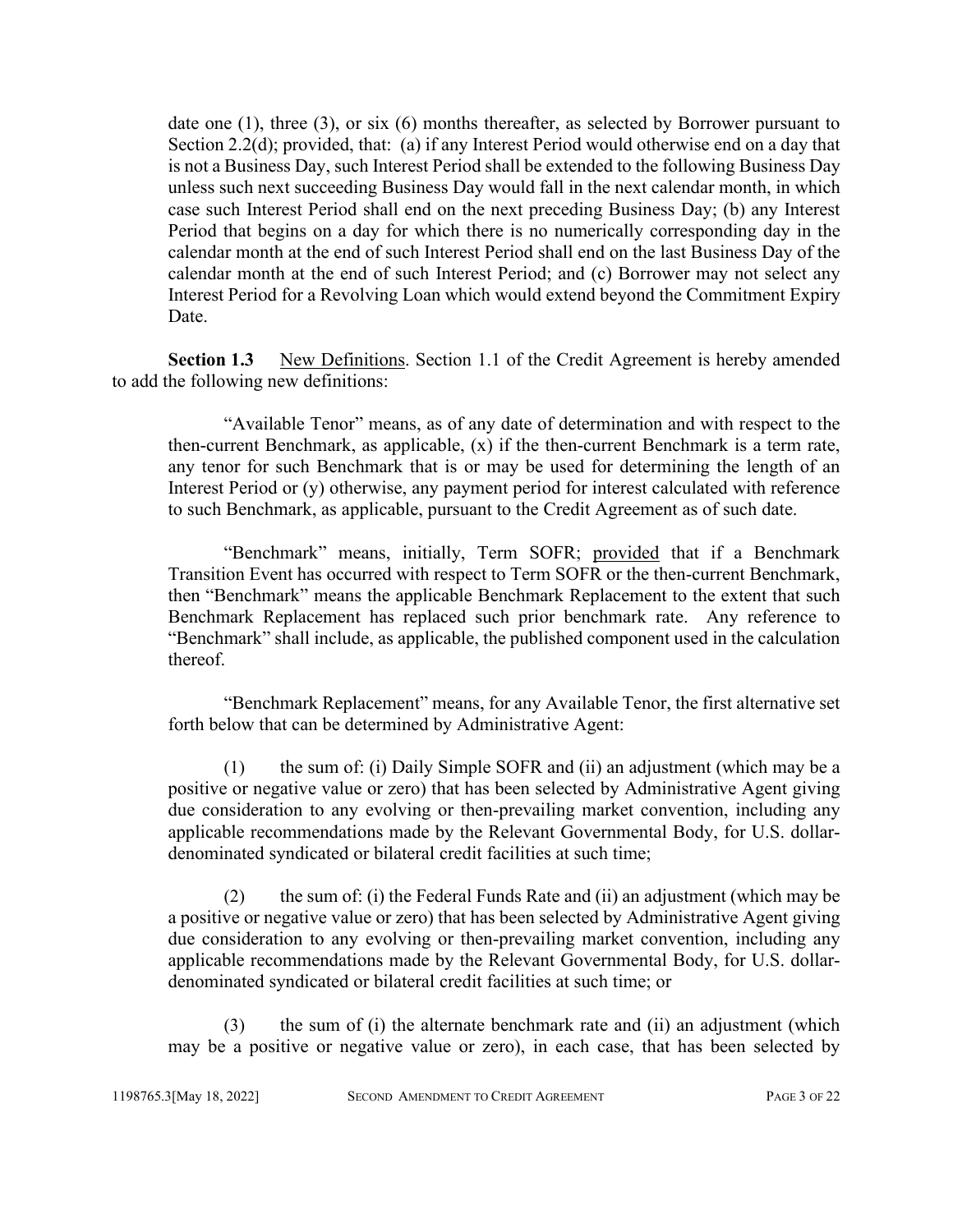Administrative Agent as the replacement for such Available Tenor of such Benchmark giving due consideration to any evolving or then-prevailing market convention, including any applicable recommendations made by the Relevant Governmental Body, for U.S. dollar-denominated syndicated or bilateral credit facilities at such time.

If the Benchmark Replacement as determined pursuant to clauses (1), (2) or (3) above would be less than the Floor, the Benchmark Replacement will be deemed to be the Floor for the purposes of the Credit Agreement and the other Loan Documents.

"Benchmark Transition Event" means, with respect to any then-current Benchmark, the occurrence of a public statement or publication of information by or on behalf of the administrator of the then-current Benchmark, the regulatory supervisor for the administrator of such Benchmark, the Board of Governors of the Federal Reserve System, the Federal Reserve Bank of New York, an insolvency official with jurisdiction over the administrator for such Benchmark, a resolution authority with jurisdiction over the administrator for such Benchmark or a court or an entity with similar insolvency or resolution authority over the administrator for such Benchmark, announcing or stating that (a) such administrator has ceased or will cease on a specified date to provide all Available Tenors of such Benchmark, permanently or indefinitely, provided that, at the time of such statement or publication, there is no successor administrator that will continue to provide any Available Tenor of such Benchmark or (b) all Available Tenors of such Benchmark are or will no longer be representative of the underlying market and economic reality that such Benchmark is intended to measure and that representativeness will not be restored.

"Conforming Changes" means, with respect to either the use or administration of Term SOFR or the use, administration, adoption, or implementation of any Benchmark Replacement, any technical, administrative, or operational changes (including changes to the definition of "ABR," the definition of "Business Day," the definition of "Interest Period," or any similar or analogous definition (or the addition of a concept of "interest period"), timing and frequency of determining rates and making payments of interest, timing of borrowing requests or prepayment, conversion, or continuation notices, the applicability and length of lookback periods, the applicability of Section 2.10(c) and other technical, administrative, or operational matters) that Administrative Agent decides may be appropriate to reflect the adoption and implementation of any such rate or to permit the use and administration thereof by Administrative Agent in a manner substantially consistent with market practice (or, if Administrative Agent decides that adoption of any portion of such market practice is not administratively feasible or if Administrative Agent determines that no market practice for the administration of any such rate exists, in such other manner of administration as Administrative Agent decides is reasonably necessary in connection with the administration of the Credit Agreement and the other Loan Documents).

"Daily Simple SOFR" means, for any day, SOFR, with the conventions for this rate (which will include a lookback) being established by Administrative Agent in accordance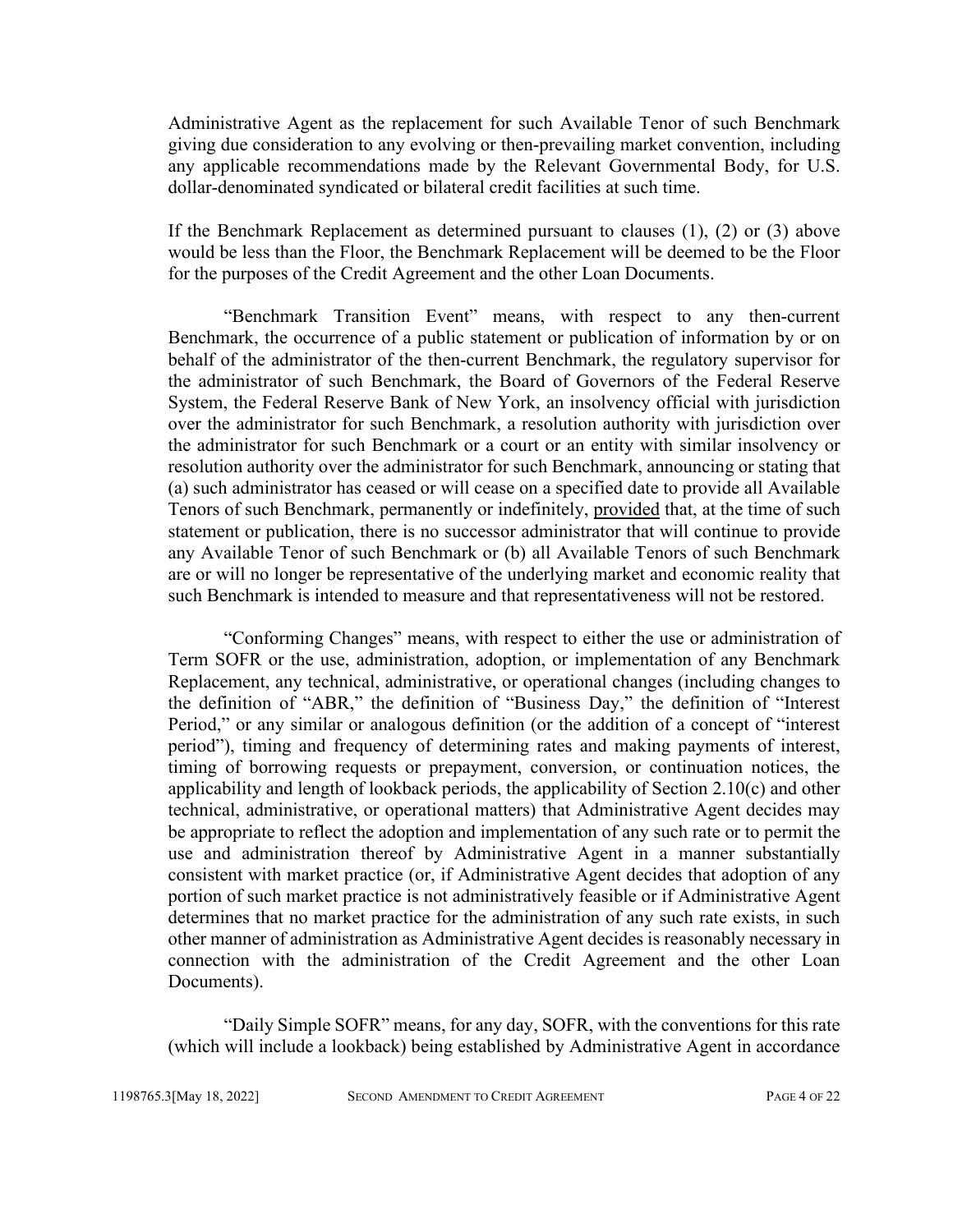with the conventions recommended by the Relevant Governmental Body for determining "Daily Simple SOFR" for bilateral business loans; provided, that if Administrative Agent decides that any such convention is not administratively feasible for Administrative Agent, then Administrative Agent may establish another convention in its reasonable discretion.

"Floor" means, for any date and any Benchmark, the benchmark rate floor of 0.5% per annum.

"Merger" means the merger effective April 1, 2022, of PHX Minerals Inc., an Oklahoma corporation, into PHX Minerals Inc., a Delaware corporation, as evidenced by the Certificate of Ownership and Merger filed with the Delaware Secretary of State and the Certificate of Ownership and Merger filed with the Oklahoma Secretary of State.

"Relevant Governmental Body" means the Board of Governors of the Federal Reserve System or the Federal Reserve Bank of New York, or a committee officially endorsed or convened by the Board of Governors of the Federal Reserve System or the Federal Reserve Bank of New York, or any successor thereto.

"Second Amendment" means that certain Second Amendment to Credit Agreement dated as of May 18, 2022, by and among Borrower, Administrative Agent and the Lenders.

"SOFR" means, with respect to any Business Day, a rate per annum equal to the secured overnight financing rate for such Business Day published by the SOFR Administrator on the website of the Federal Reserve Bank of New York, currently at http://www.newyorkfed.org (or any successor source for the secured overnight financing rate identified as such by the administrator of the secured overnight financing rate from time to time).

"SOFR Administrator" means the Federal Reserve Bank of New York (or a successor administrator of the secured overnight financing rate).

"SOFR Loan" means any Loan which accrues interest by reference to Term SOFR in accordance with the terms of the Credit Agreement.

"SOFR Margin" means that percentage located in the column captioned "Applicable Margin for SOFR Loans" within the definition of "Applicable Rate" above.

"Term SOFR" means,for any calculation with respect to a SOFR Loan, the Term SOFR Reference Rate for a tenor comparable to the applicable Interest Period on the day (such day, the "Term SOFR Determination Day") that is two (2) Business Days prior to the first day of such Interest Period, as such rate is published by the Term SOFR Administrator; provided, however, that if as of 5:00 p.m. (New York City time) on any Term SOFR Determination Day the Term SOFR Reference Rate for the applicable tenor has not been published by the Term SOFR Administrator and a Benchmark Replacement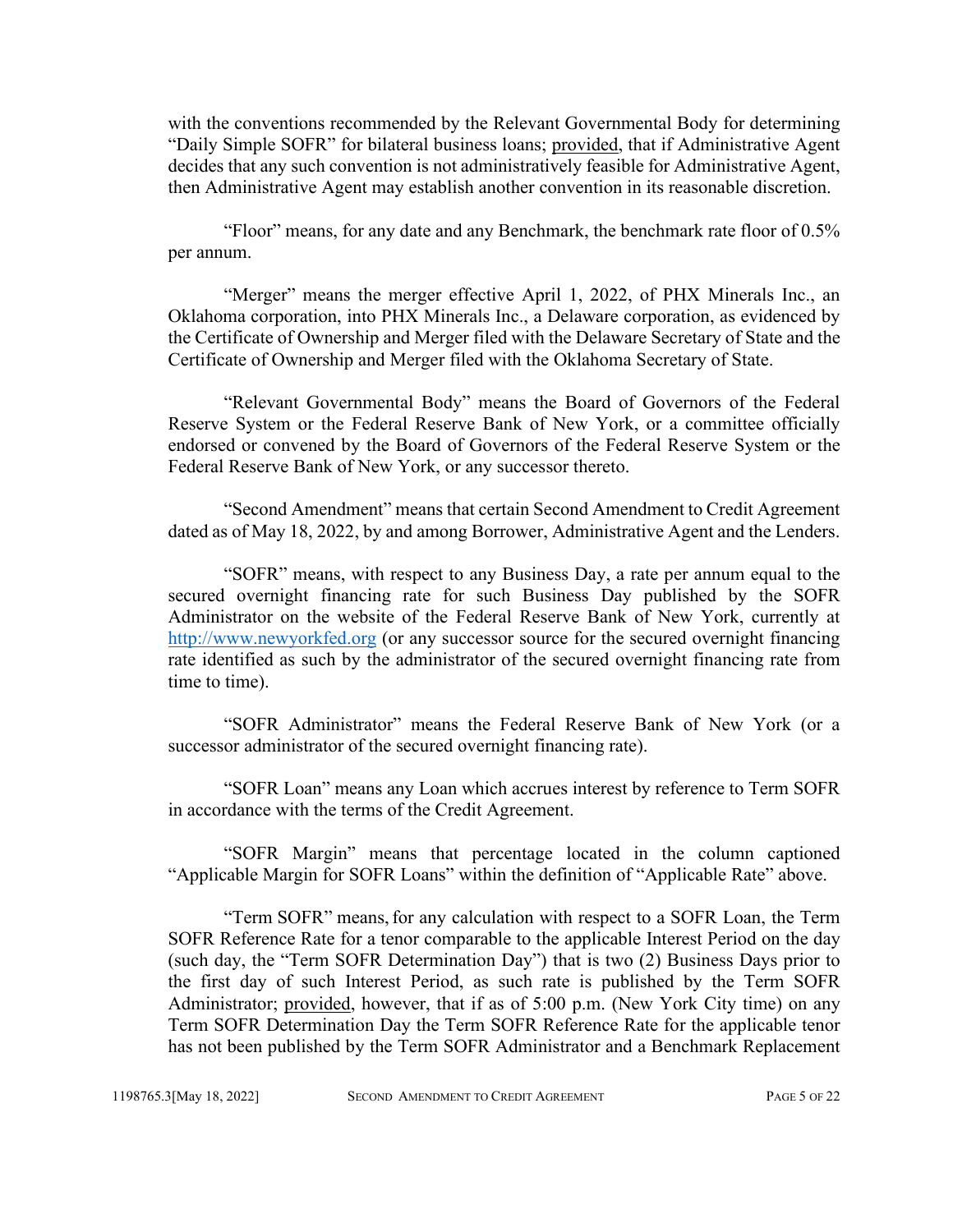Date with respect to the Term SOFR Reference Rate has not occurred, then Term SOFR will be the Term SOFR Reference Rate for such tenor as published by the Term SOFR Administrator on the first preceding Business Day for which such Term SOFR Reference Rate for such tenor was published by the Term SOFR Administrator so long as such first preceding Business Day is not more than three (3) Business Days prior to such Term SOFR Determination Day, **provided, further, that if Term SOFR determined as provided above shall ever be less than the Floor, then Term SOFR shall be deemed to be the Floor.**

"Term SOFR Administrator" means CME Group Benchmark Administration Limited (CBA) (or a successor administrator of the Term SOFR Reference Rate selected by Administrative Agent in its reasonable discretion).

"Term SOFR Determination Day" has the meaning specified in the definition of "Term SOFR".

"Term SOFR Reference Rate" means the forward-looking term rate based on SOFR.

**Section 1.4** Other Defined Terms. Unless the context otherwise requires, the following terms when used in this Amendment shall have the meanings assigned to them in this Section 1.2.

"Amendment" means this Second Amendment to Credit Agreement.

"Amendment Documents" means this Amendment, replacement Notes, and all other Loan Documents executed and delivered in connection herewith. All of the Amendment Documents shall be deemed to constitute Loan Documents.

"Credit Agreement" (or "this Agreement" wherever referred to within the Existing Credit Agreement) means the Existing Credit Agreement as amended by this Amendment, and as the same may hereafter be further amended, restated, modified and/or otherwise supplemented from time to time.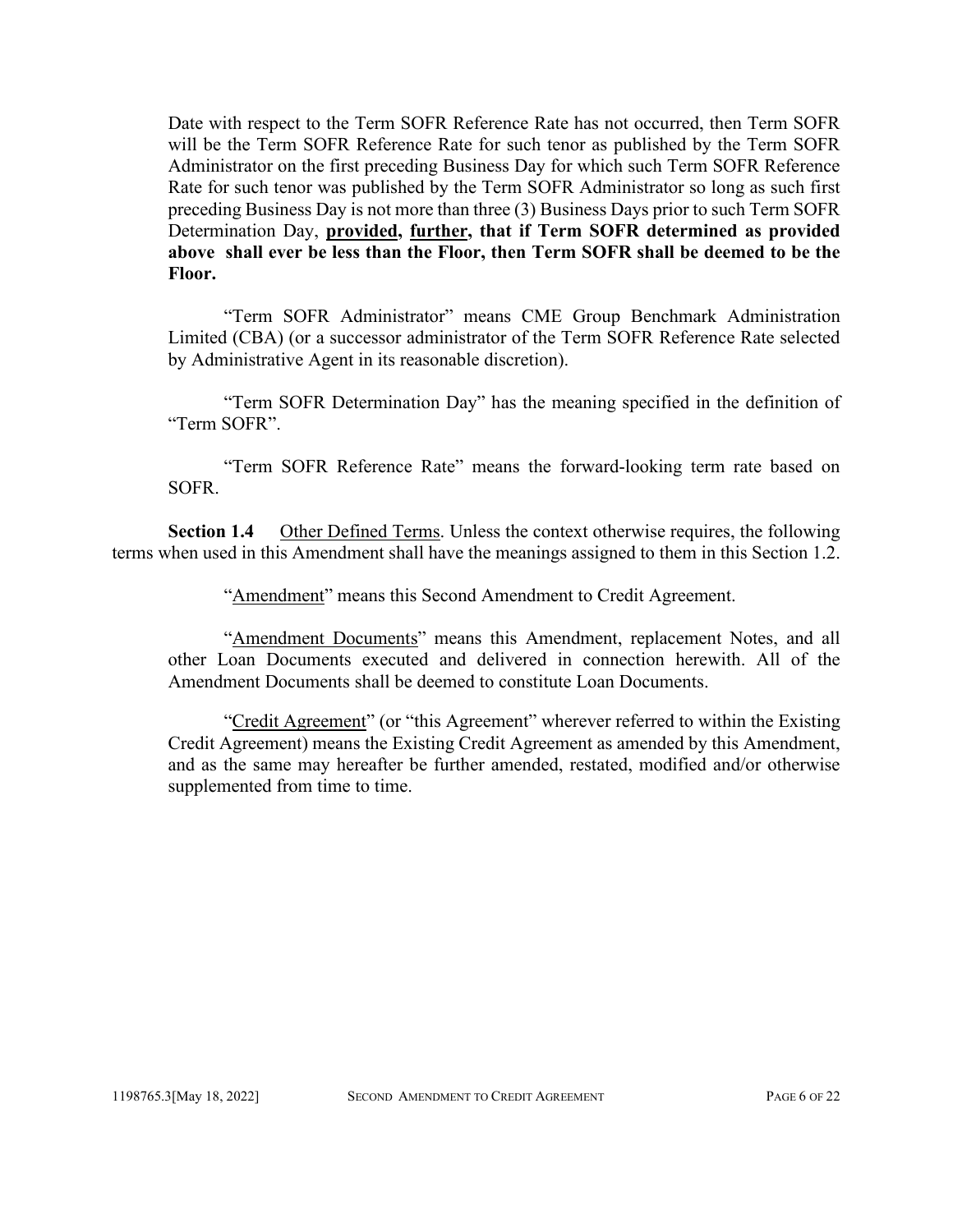#### ARTICLE II.

## MERGER AND RATIFICATION

#### **Section 2.1** Merger and Ratification. Effective as of April 1, 2022:

(a) Borrower previously informed Administrative Agent and Lenders of their intent to consummate the Merger and Administrative Agent and Lenders consent to the Merger.

(b) Borrower certifies to Administrative Agent and Lenders that PHX Minerals Inc., an Oklahoma corporation, the original Borrower under the Existing Credit Agreement, has merged into PHX Minerals Inc., a Delaware corporation.

(c) Borrower, Administrative Agent, and Lenders agree that all references in the Credit Agreement and the other Loan Documents to "Borrower" shall mean PHX Minerals Inc., a Delaware corporation, as successor by merger to PHX Minerals Inc., an Oklahoma corporation.

(d) PHX Minerals Inc., a Delaware corporation, hereby ratifies the Credit Agreement and each of the other Loan Documents, and acknowledges that the Credit Agreement and each of the other Loan Documents are valid, subsisting, and binding upon it.

**Section 2.2** UCC Financing Statements. Borrower authorizes Administrative Agent to file such UCC financing statements and amendments as may be reasonably necessary to perfect the Liens with respect to PHX Minerals Inc., a Delaware corporation.

**Section 2.3** Certified Copies of Merger Documents. On or before July 15, 2022, Borrower will provide Administrative Agent with evidence that certified copies of the Certificate of Ownership and Merger filed with the Delaware Secretary of State and the Certificate of Merger filed with the Oklahoma Secretary of State evidencing the Merger have been recorded in the real property records of each county in which mortgages and/or deeds of trust made by Borrower granting Liens on Oil and Gas Properties to the Administrative Agent have been recorded.

## ARTICLE III.

#### AMENDMENTS TO EXISTING CREDIT AGREEMENT

**Section 3.1** Borrowing Base Notification. From the date of this Amendment to, but excluding, the next redetermination of the Borrowing Base, as set forth in the Existing Credit Agreement, as amended hereby, the Borrowing Base shall be increased from Thirty-Two Million Dollars (\$32,000,000.00) to Fifty Million Dollars (\$50,000,000.00). The foregoing adjustment of the Borrowing Base constitutes *the periodic redetermination of the Borrowing Base under Section 2.6(b) of the Existing Credit Agreement for June 1, 2022*, and is not an Unscheduled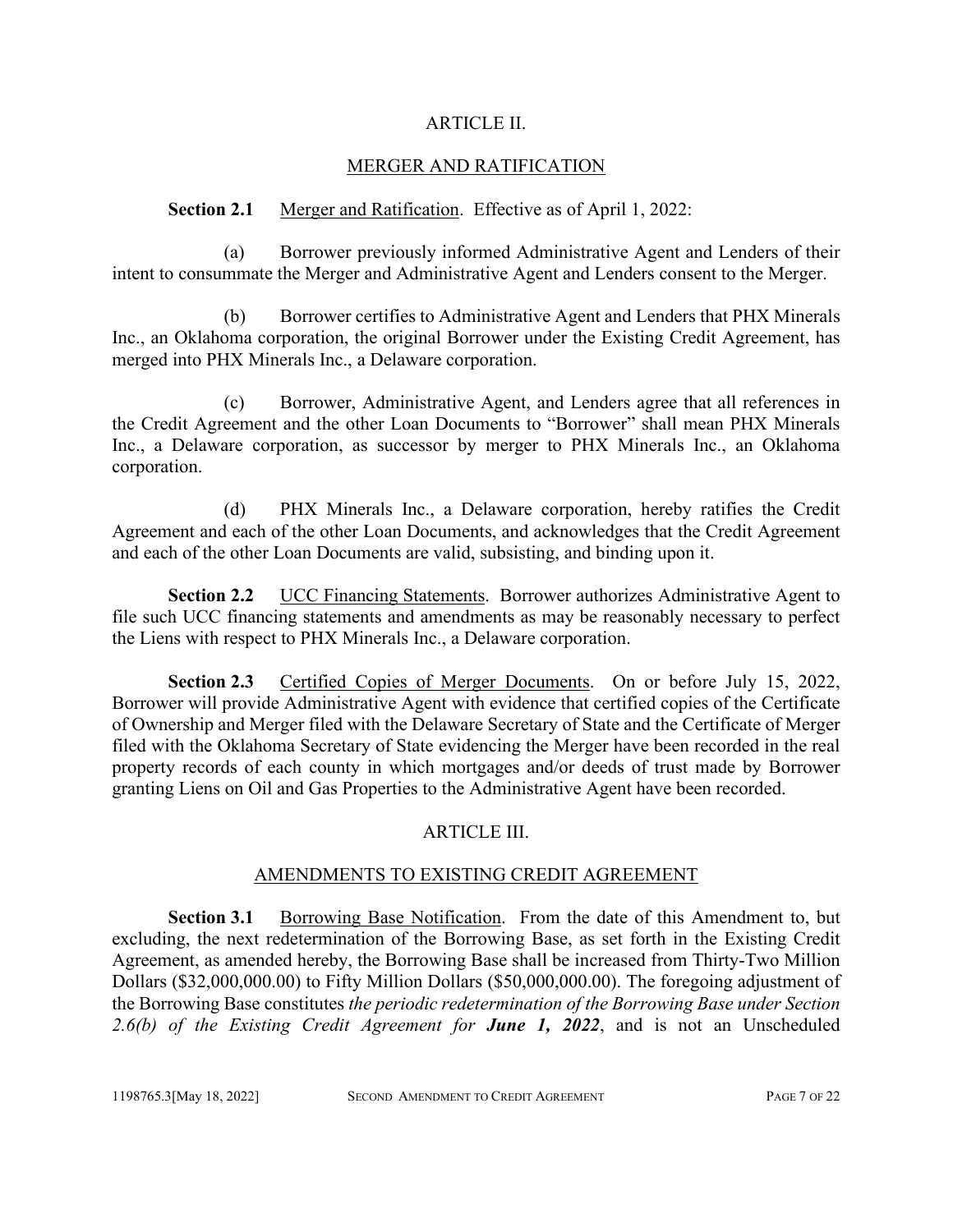Redetermination. Borrower, Administrative Agent and Lenders hereby agree that this provision satisfies all notification requirements as set forth in the Credit Agreement.

Section 3.2 Commitment Percentage. The Committed Sum and Commitment Percentage of each Lender under the Revolver Facility are hereby amended to be as set forth in Schedule 2.1 to this Amendment; and Schedule 2.1 to the Existing Credit Agreement is hereby replaced by Schedule 2.1 to this Amendment.

**Section 3.3** Merger. The preamble of the Credit Agreement is hereby amended by deleting the words "an Oklahoma corporation" and replacing them with the words "a Delaware corporation".

**Section 3.4** Term SOFR. The following amendments to the Credit Agreement are made in connection with the substitution of Term SOFR for LIBOR:

(a) Subsection 1.2(e) of the Credit Agreement is hereby deleted.

(b) The definitions of "LIBOR", "LIBOR Loans", and "LIBOR Margin" are hereby deleted.

(c) Section 2.2 of the Credit Agreement is hereby amended to read as follows:

## 2.2 **Loans and Borrowings**.

(a) Types of Loans. Subject to the terms hereof, each Loan shall be comprised entirely of Alternate Base Rate Loans or SOFR Loans (each a "Type") as Borrower may request in accordance herewith.

(b) Minimum Amounts; Limitation on Number of Borrowings. At the commencement of each Interest Period for any SOFR Loan, such Loan shall be in an aggregate amount that is an integral multiple of \$250,000 and not less than \$500,000. Loans of more than one Type may be outstanding at the same time, provided that there shall not at any time be more than a total of four (4) SOFR Loans outstanding. Notwithstanding any other provision of the Credit Agreement, Borrower shall not be entitled to request, or to elect to convert or continue, any Loan if the Interest Period requested with respect thereto would end after the Maturity Date.

(c) Notes. The Loan shall be evidenced by the Notes in the form of Exhibit A to the Credit Agreement with appropriate insertions. Notwithstanding the face amount of the Notes, the actual principal amount due from Borrower to Lenders on account of the Notes, as of any date of computation, shall be the sum of Advances then and theretofore made on account thereof, less all principal payments actually received by Lenders in collected funds with respect thereto. Although the Notes may be dated as of the Closing Date, interest in respect thereof shall be payable only for the period during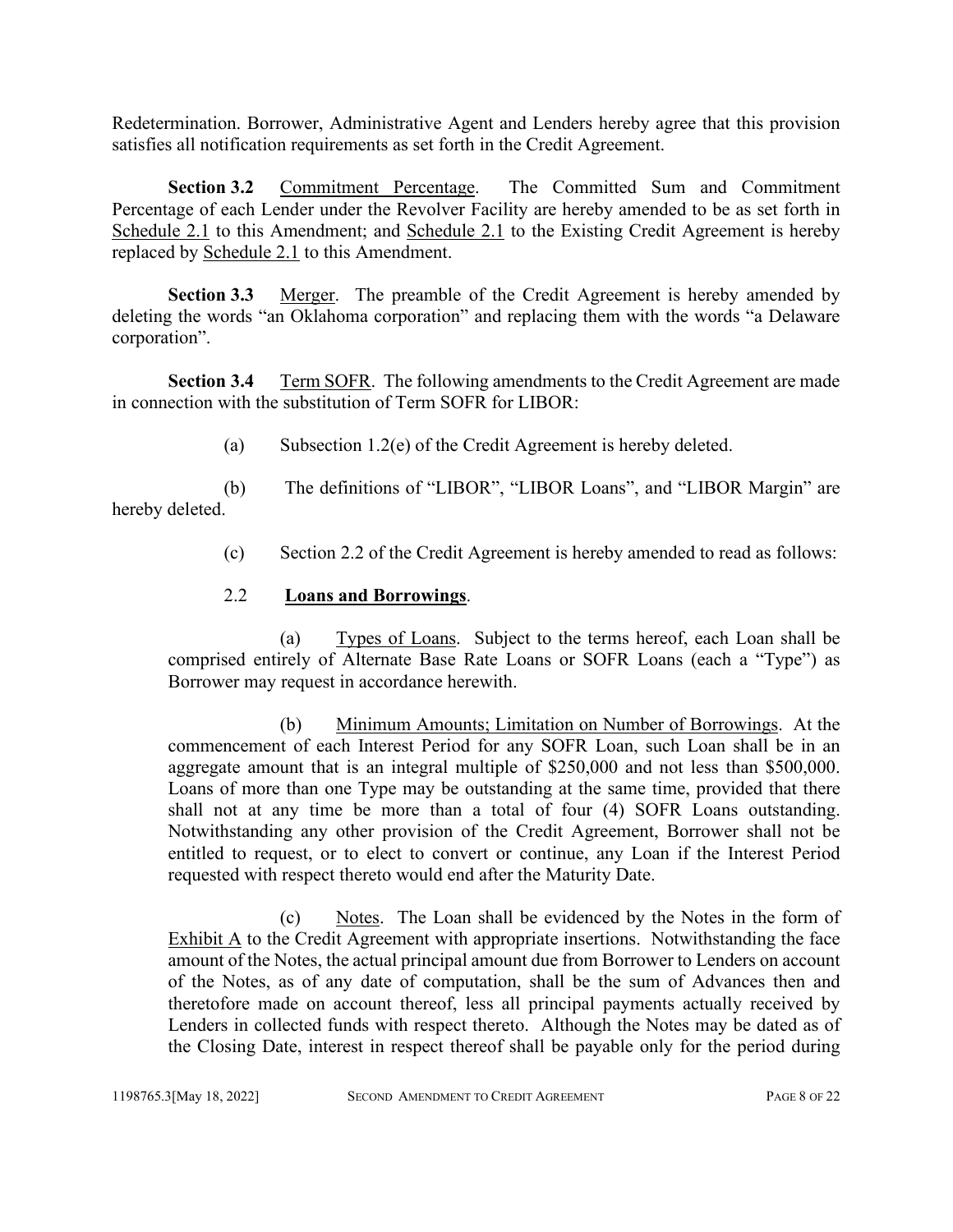which the loans evidenced thereby are outstanding and, although the stated amount of the Notes may be higher, the Notes shall be enforceable, with respect to Borrower's obligation to pay the principal amount thereof, only to the extent of the unpaid principal amount of the loans. Irrespective of the face amount of the Notes, no Lender shall ever be obligated to advance on its Committed Sum any amount in excess of the Available Commitment then in effect or to increase the Borrowing Base.

(d) Requests for a Loan. Each Request for Advance shall be made upon Borrower's irrevocable notice to Administrative Agent, which may be given by telephone. Each such notice must be received by Administrative Agent not later than 1:00 p.m., Fort Worth, Texas time, on the requested date of any Advance. If requested by Administrative Agent, each such telephonic notice must be confirmed promptly by delivery to Administrative Agent of a written Request for Advance, appropriately completed and signed by a Responsible Officer of Borrower, unless other confirmation arrangements satisfactory to Administrative Agent have been established. Upon satisfaction of the applicable conditions set forth in Section 7.2 (and, if such Advance is the initial Credit Extension as described at Section 7.1) and following receipt of a Request for Advance, Administrative Agent shall promptly notify each Lender of the amount of its Commitment Percentage of the applicable Loans. In the case of an Advance, each Lender shall make the amount of its Commitment Percentage of each requested Loan available to Administrative Agent in immediately available funds at Administrative Agent's Office not later than 1:00 p.m. on the Business Day specified in the applicable Request for Advance. Upon satisfaction of the applicable conditions set forth in Section 7.2 (and, if such borrowing is the initial Credit Extension, Section 7.1), Administrative Agent shall make all funds so received available to Borrower in like funds as received by Administrative Agent either by (i) crediting the account of Borrower on the books of Independent Bank with the amount of such funds or (ii) wire transfer of such funds, in each case in accordance with instructions provided to (and reasonably acceptable to) Administrative Agent by Borrower; provided, however, that if, on the date the Request for Advance with respect to such Advance is given by Borrower, there are Letter of Credit Liabilities outstanding, then the proceeds of such Advance, first, shall be applied to the payment in full of any such Letter of Credit Liabilities, and second, shall be made available to Borrower as provided above. Each such telephonic and written Request for Advance shall specify the following information:

- (i) the aggregate amount of the requested Loan;
- (ii) the date of such Loan, which shall be a Business Day;

(iii) whether such Loan is to be an Alternate Base Rate Loan or

a SOFR Loan;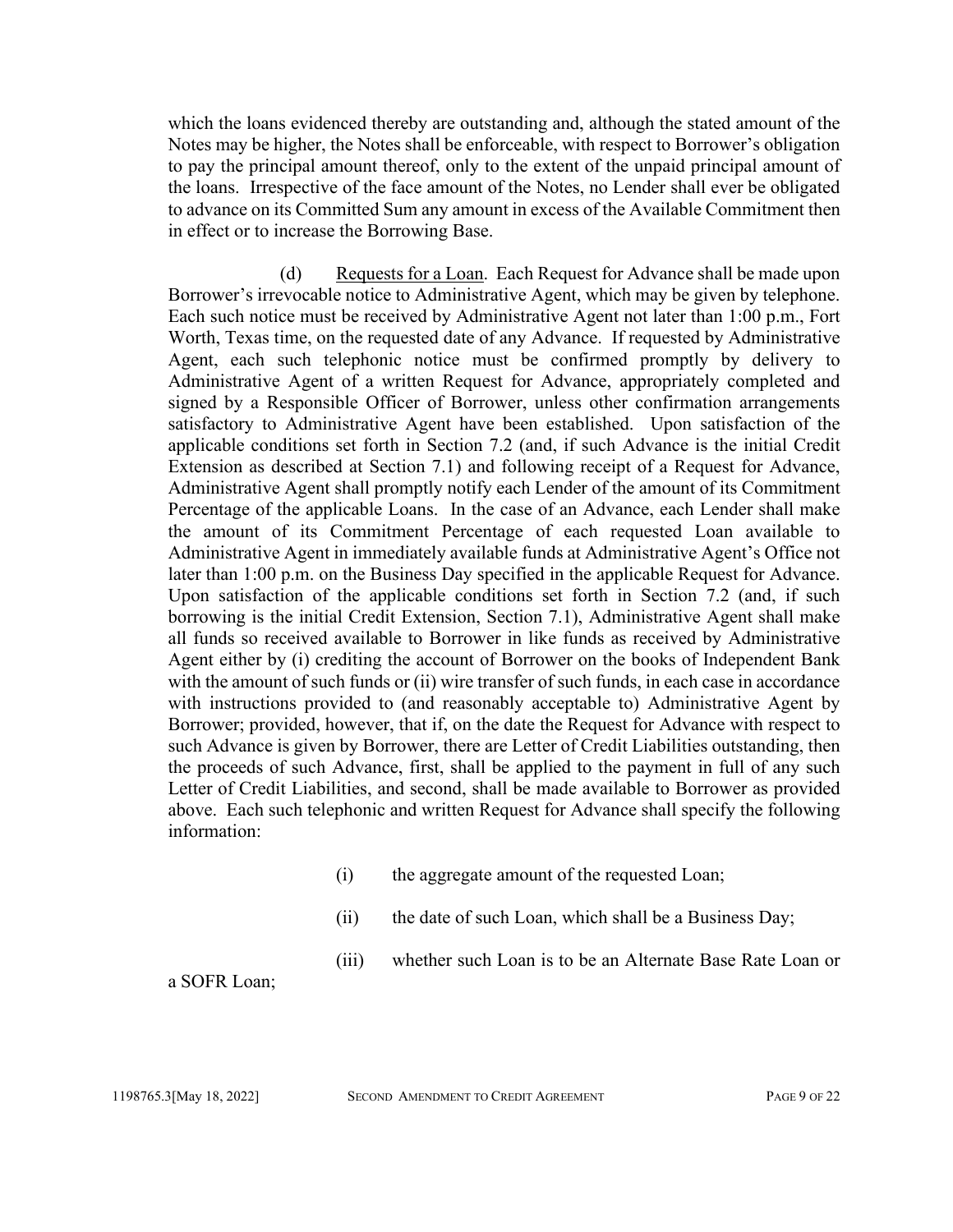(iv) in the case of a SOFR Loan, the initial Interest Period to be applicable thereto, which shall be a period contemplated by the definition of the term "Interest Period"; and

(v) the current Loan Balance (without regard to the requested Loan) and the pro forma Loan Balance (giving effect to the requested Loan).

(e) If no election as to the Type of Loan is specified, then the requested Loan shall be an Alternate Base Rate Loan. If no Interest Period is specified with respect to any requested SOFR Loan, then Borrower shall be deemed to have selected an Interest Period of one month's duration. Each Request for Advance shall constitute a representation that (i) the amount of the requested Loan shall not exceed the Available Commitment, and (ii) each condition precedent set forth in Section 7.2 has been satisfied with respect to such Loan.

(d) Section 2.3 of the Credit Agreement is hereby amended to read as follows:

## 2.3 **Interest Rate and Elections**.

(a) Interest Rate. From and following the Effective Date of this Amendment, depending upon Borrower's election from time to time, subject to the terms hereof, to have portions of the Loans accrue interest determined by reference to the Alternate Base Rate or Term SOFR. The Loans and the other Obligations shall bear interest at the applicable rates set forth below:

(i) If an Alternate Base Rate Loan, or any other Obligation other than a SOFR Loan, then at the sum of the Alternate Base Rate plus the applicable Alternate Base Rate Margin.

(ii) If a SOFR Loan, then at the sum of Term SOFR plus the applicable SOFR Margin.

(b) Post-Default Rate. Notwithstanding the foregoing, from and after an Event of Default, whether at stated maturity, upon acceleration or otherwise, the Obligations shall bear interest, after as well as before judgment, at a rate per annum equal to 5% plus interest rate set forth in Section 2.3(a), but in no event to exceed the Highest Lawful Rate (the "Default Rate").

(c) Interest Payments. Interest on the Loan shall be due and payable as described in Section 2.4 below, and at such other times as may be specified in the Credit Agreement. Interest hereunder shall be due and payable in accordance with the terms hereof before and after judgment, and before and after the commencement of any proceeding under any Debtor Relief Law.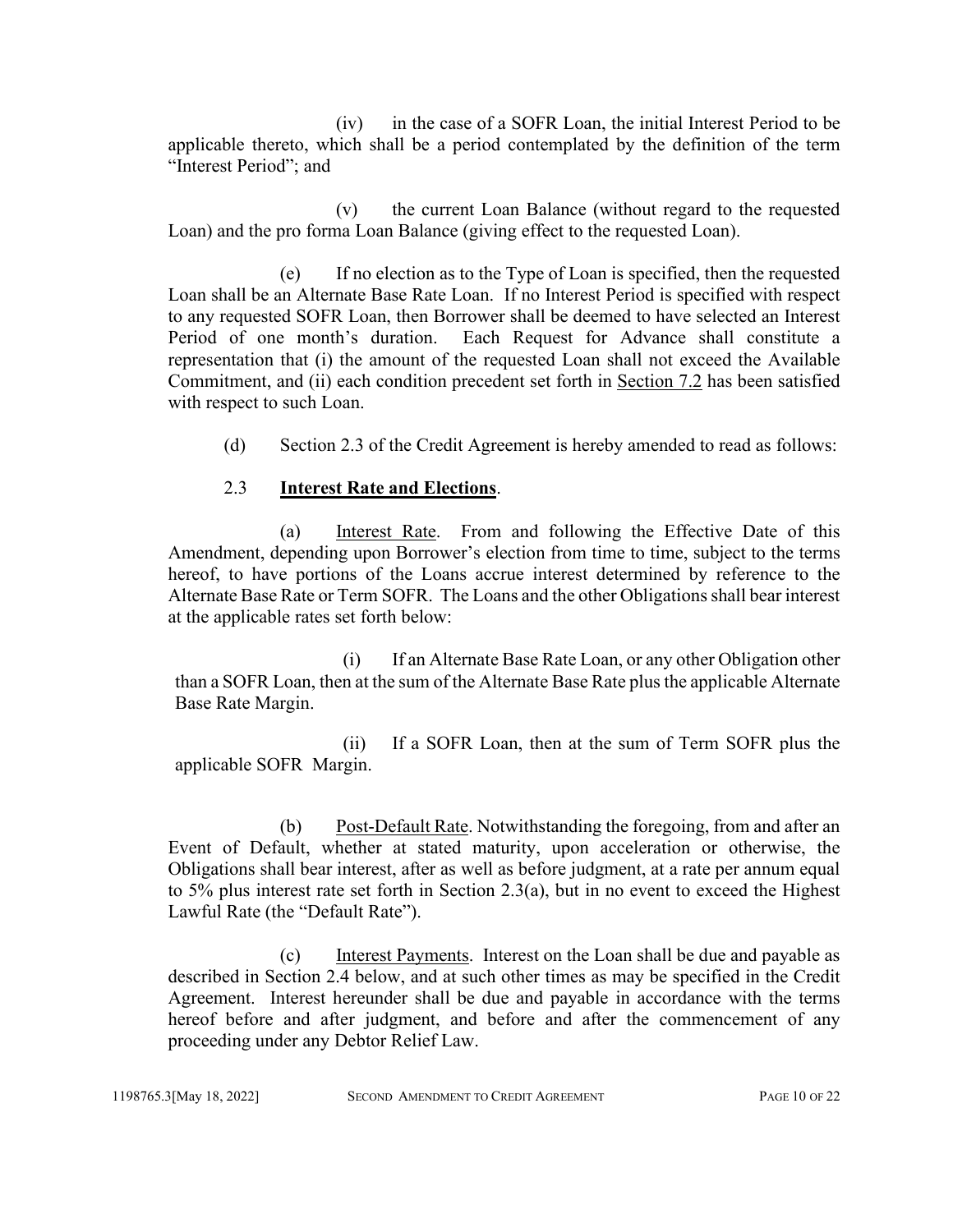#### (d) Interest Elections.

(i) *Conversion and Continuance*. Each Loan initially shall be of the Type specified in the applicable Request for Advance and, in the case of a SOFR Loan, shall have an initial Interest Period as specified in such Request for Advance. Thereafter, Borrower may elect to convert such Loan to a different Type or to continue such Loan and, in the case of a SOFR Loan, may elect Interest Periods therefor, all as provided in this Section 2.3.

(ii) *Interest Election Requests*. To make an election pursuant to this Section 2.3, Borrower shall notify the Agent of such election by telephone by the time that a Request for Advance would be required under Section 2.2 if Borrower were requesting a Loan of the Type resulting from such election to be made on the effective date of such election (each such telephonic request is referred to in the Credit Agreement as an "Interest Election Request"). Each such telephonic Interest Election Request shall be irrevocable and shall be confirmed promptly by hand delivery, facsimile or e-mail to the Agent of a written Interest Election Request in substantially the form of Exhibit D attached to the Second Amendment and signed by Borrower.

(iii) *Information in Interest Election Requests*. Each telephonic and written Interest Election Request shall specify the following information in compliance with Section 2.2:

A. the Loan to which such Interest Election Request applies and, if different options are being elected with respect to different portions thereof, the portions thereof to be allocated to each resulting Loan (in which case the information to be specified pursuant to Sections  $2.3(d)(iii)(B)$  and (C) shall be specified for each resulting Loan);

B. the effective date of the election made pursuant to such Interest Election Request, which shall be a Business Day;

C. whether the resulting Borrowing is to be an Alternate Base Rate Loan or a SOFR Loan; and

D. if the resulting Loan is a SOFR Loan, the Interest Period to be applicable thereto after giving effect to such election, which shall be a period contemplated by the definition of the term "Interest Period".

If any such Interest Election Request requests a SOFR Loan but does not specify an Interest Period, then Borrower shall be deemed to have selected an Interest Period of one (1) month's duration.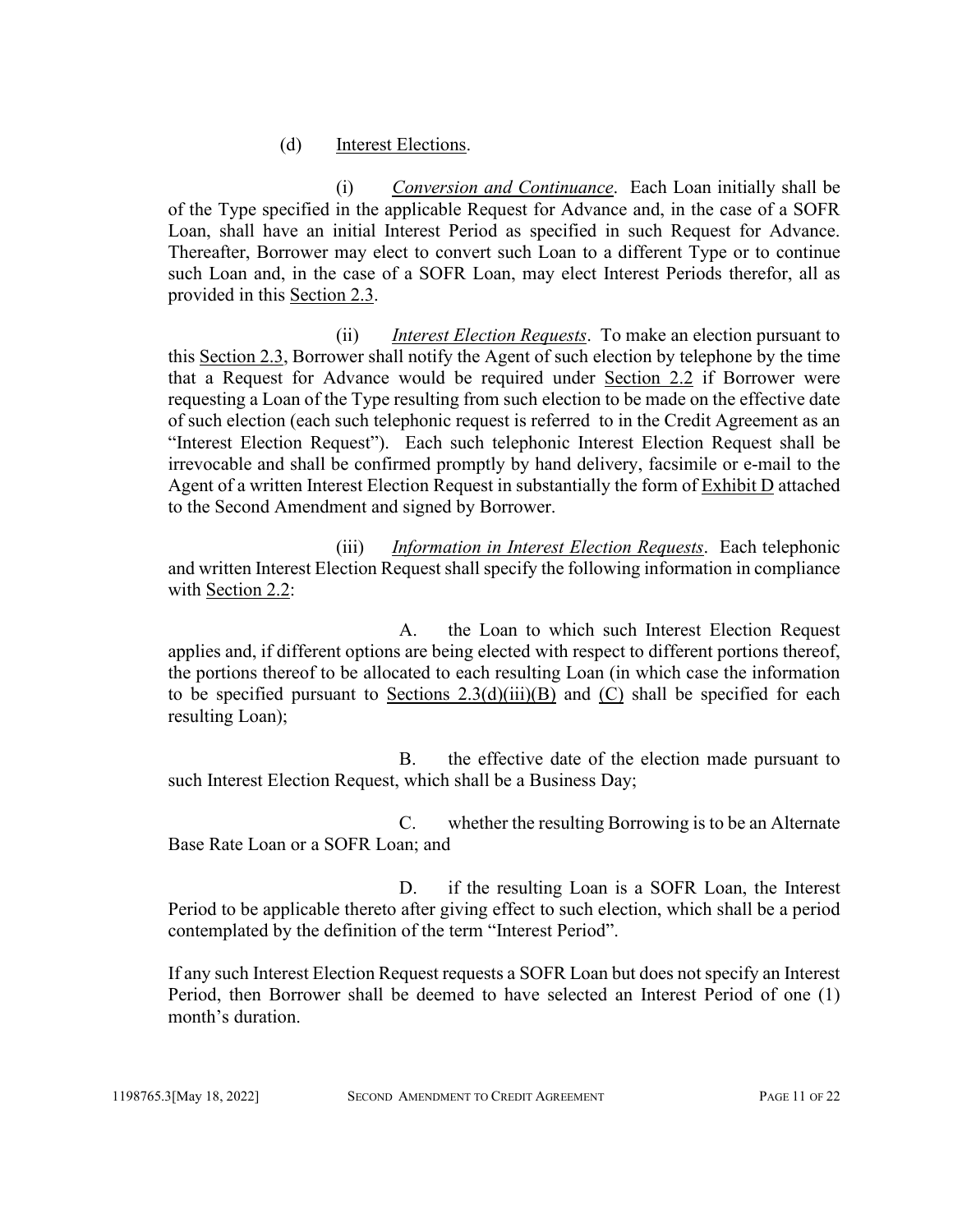(iv) *Effect of Failure to Deliver Timely Interest Election Request and Events of Default on Interest Election*. If Borrower fails to deliver a timely Interest Election Request with respect to a SOFR Loan prior to the end of the Interest Period applicable thereto, then, unless such Loan is repaid as provided in the Credit Agreement, at the end of such Interest Period such Loan shall be converted to an Alternate Base Rate Loan. Notwithstanding any contrary provision hereof, if an Event of Default has occurred and is continuing: (i) no outstanding Loan may be converted to or continued as a SOFR Loan (and any Interest Election Request that requests the conversion of any Loan to, or continuation of any Loan as, a SOFR Loan shall be ineffective) and (ii) unless repaid, each SOFR Loan shall be converted to an Alternate Base Rate Loan at the end of the Interest Period applicable thereto.

(e) Section 2.10 of the Credit Agreement is hereby amended to read as follows:

## 2.10 **Additional Terms Pertaining to Interest**.

(a) Computation of Interest and Fees. All interest and fees under each Loan Document shall be calculated on the basis of a 360-day year for the actual number of days elapsed. The date of funding of an Alternate Base Rate Loan and the first day of an Interest Period with respect to a SOFR Loan shall be included in the calculation of interest. The date of payment of an Alternate Base Rate Loan and the last day of an Interest Period with respect to a SOFR Loan shall be excluded from the calculation of interest. Interest on all Alternate Base Rate Loans is payable in arrears on the last day of each month and on the maturity of such Loans, whether by acceleration or otherwise. Interest on SOFR Loans shall be payable on the last day of the applicable Interest Period, unless the Interest Period is greater than three (3) months, in which case interest will be payable on the last day of each three (3) month interval. In addition, interest on SOFR Loans is due on the maturity of such Loans, whether by acceleration or otherwise.

(b) Illegality. Notwithstanding any other provisions hereof, if any Law shall make it unlawful for any Lender to make, fund or maintain SOFR Loans, such Lender shall promptly give notice of such circumstances to Agent and Borrower. In such an event, (1) the commitment of such Lender to make SOFR Loans, continue SOFR Loans as SOFR Loans or convert Alternate Base Rate Loans to SOFR Loans shall be immediately suspended and (2) outstanding SOFR Loans shall be converted automatically to Alternate Base Rate Loans on the last day of the Interest Period thereof or at such earlier time as may be required by law.

(c) Breakage Fee. Upon (i) any default by Borrower in making any borrowing of, conversion into or continuation of any SOFR Loan following Borrower's delivery to Agent of any applicable Request for Advance, (ii) the assignment of any SOFR Loan other than on the last day of the Interest Period applicable thereto as a result of a request by Borrower to Section 11.10 or (iii) any payment of a SOFR Loan on any day that is not the last day of the Interest Period applicable thereto (regardless of the source of such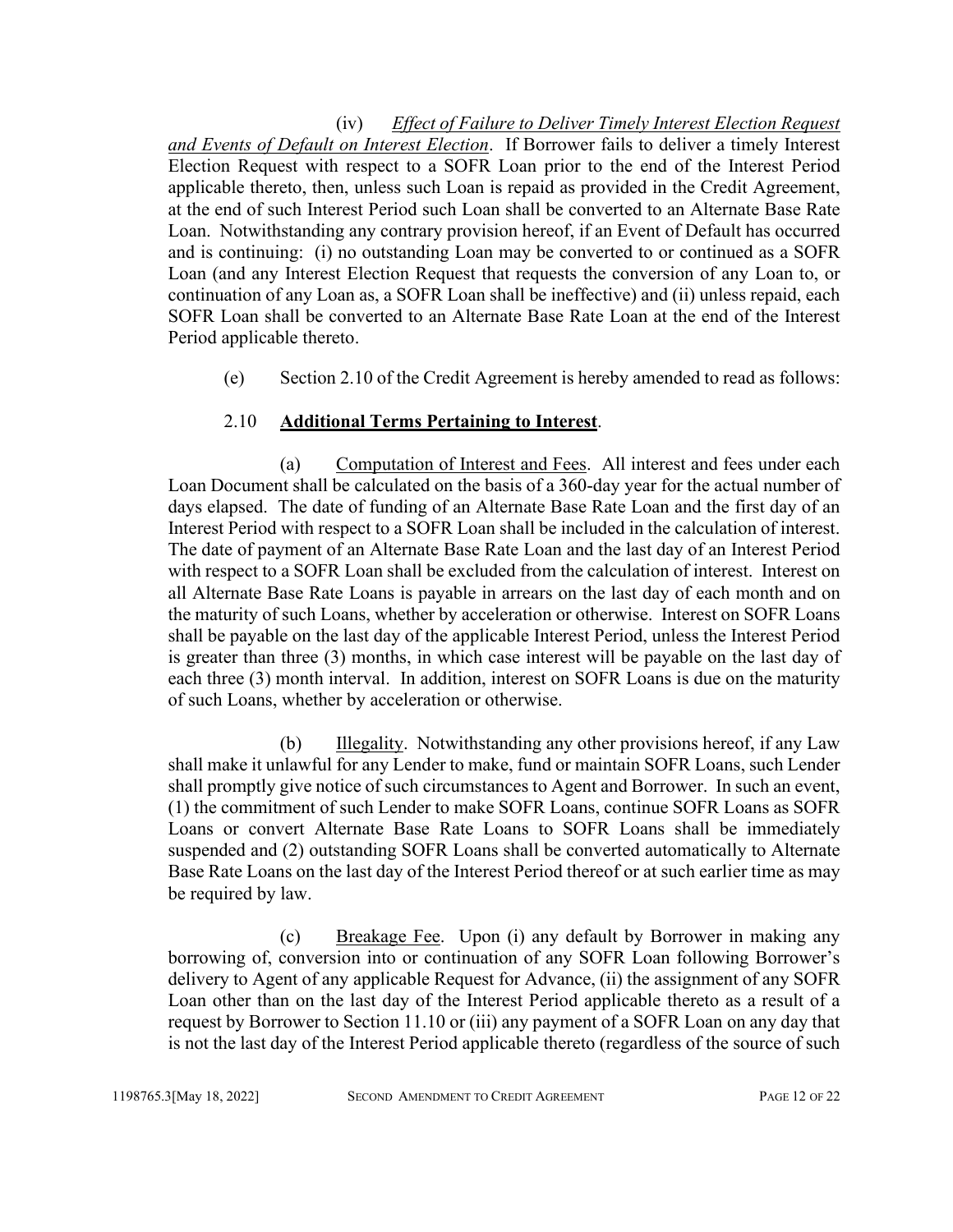prepayment and whether voluntary, by acceleration or otherwise), Borrower shall promptly pay Agent, for the ratable distribution to the Lenders, an amount equal to the amount of any losses, expenses and liabilities (including, without limitation, any loss (including interest paid) in connection with the re-employment of such funds) that Lenders, or any Lender, may sustain as a result of such default or such payment. For purposes of calculating amounts payable to a Lender under this Subsection 2.10(c), Lenders shall be deemed to have actually funded the relevant SOFR Loan through the purchase of a deposit bearing interest at SOFR in an amount equal to the amount of that SOFR Loan and having a maturity and repricing characteristics comparable to the relevant Interest Period; provided, however, that Lenders may fund each of their SOFR Loans in any manner they see fit, and the foregoing assumption shall be utilized only for the calculation of amounts payable under this subsection 2.10(c).

(d) Increased Costs. If, after the Closing Date, a Change in Law: (1) shall impose, modify or deem applicable any reserve (including any reserve imposed by the Board of Governors of the Federal Reserve System, or any successor thereto, but excluding any reserve included in the determination of the SOFR pursuant to the provisions of the Credit Agreement), special deposit, compulsory loan, insurance charge or similar requirement against assets of, deposits with or for the account of, or credit extended or participated in by any Lender; or (2) shall impose on any Lender any other condition affecting its SOFR Loans, the Notes (if any) or its obligation to make SOFR Loans; and the result of anything described in clauses (1) above and (2) is to increase the cost to (or to impose a cost on) any Lender of making or maintaining any SOFR Loan, or to reduce the amount of any sum received or receivable by any Lender under the Credit Agreement or under any of the Notes (if any) with respect thereto, then upon demand by Agent, on behalf of any such Lender (which demand shall be accompanied by a statement setting forth the basis for such demand and a calculation of the amount thereof in reasonable detail, a copy of which shall be furnished to Lenders), Borrower shall promptly pay to Lenders (or the Agent for the ratable benefit of the Lenders) such additional amount as will compensate Lenders for such increased cost or such reduction, so long as such amounts have accrued on or after the day which is two hundred seventy (270) days prior to the date on which Agent or any Lender first made demand therefor.

(f) The Credit Agreement is hereby amended to add a new Section 2.15 that reads as follows:

2.15 **Benchmark Replacement**. Notwithstanding anything to the contrary in the Credit Agreement or in any other Loan Document (and any Hedge Contract or related ISDA Master Agreement shall be deemed not to be a "Loan Document" for purposes of this Section):

(a) Replacing the Then-Current Benchmark. Upon the occurrence of a Benchmark Transition Event, the Benchmark Replacement will replace the then-current Benchmark for all purposes under the Credit Agreement and under any Loan Document in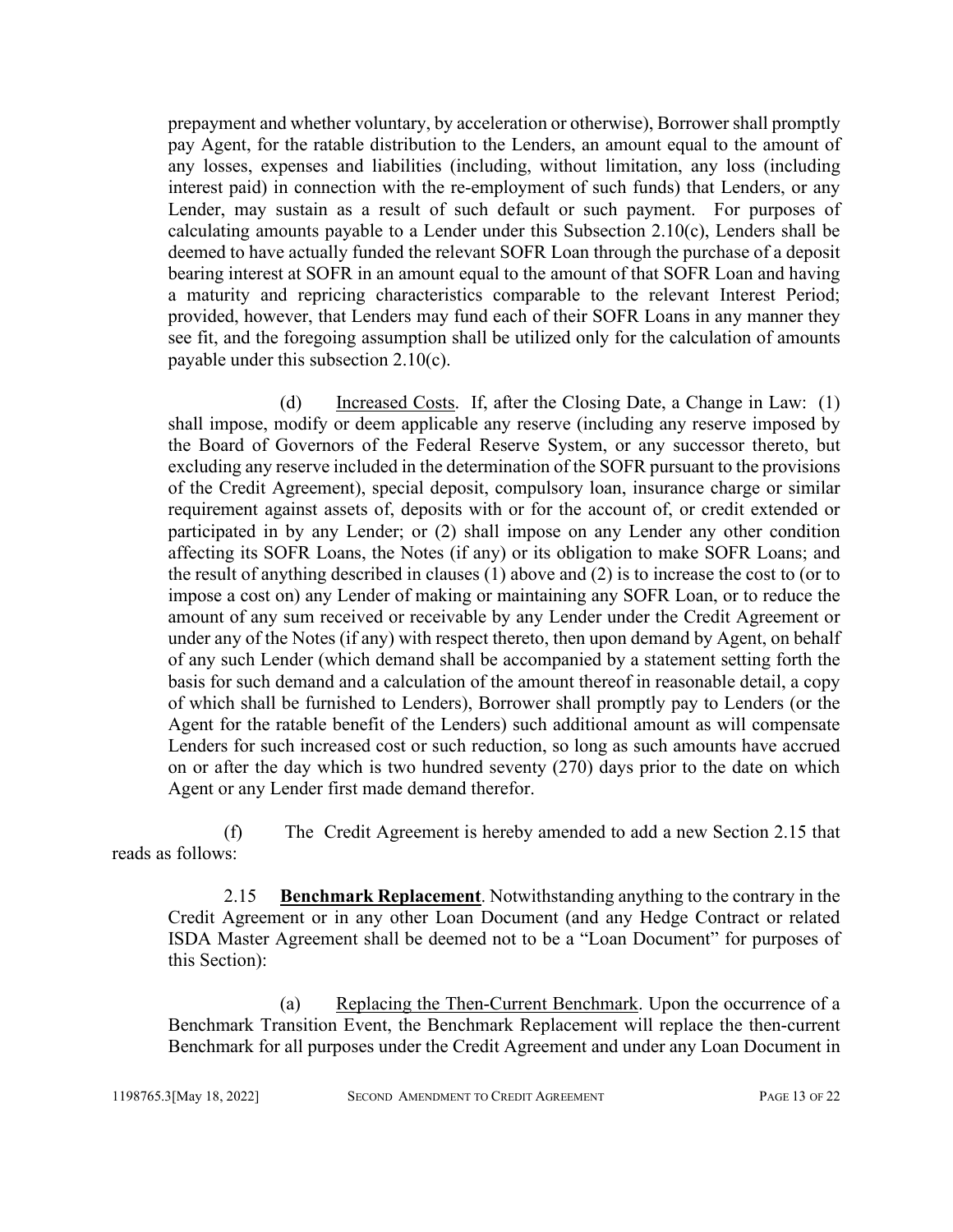respect of any Benchmark setting at or after 5:00 p.m. (Fort Worth, Texas time) on the tenth  $(10<sup>th</sup>)$  Business Day after the date notice of such Benchmark Replacement is provided to Borrower without any amendment to, or further action or consent of any other party to, this the Credit Agreement or any other Loan Document. If the Benchmark Replacement is Daily Simple SOFR or the Federal Funds Rate, all interest payments will be payable on a quarterly basis.

(b) Benchmark Replacement Conforming Changes. In connection with the implementation and administration of a Benchmark Replacement, Administrative Agent will have the right to make Conforming Changes from time to time and, notwithstanding anything to the contrary in the Credit Agreement or in any other Loan Document, any amendments implementing such Conforming Changes will become effective without any further action or consent of any other party to the Credit Agreement or any other Loan Document.

(c) Notices; Standards for Decisions and Determinations. Administrative Agent will promptly notify Borrower of (i) the implementation of any Benchmark Replacement and (ii) the effectiveness of any Conforming Changes. Any determination, decision, or election that may be made by Administrative Agent pursuant to this Section, including any determination with respect to a tenor, rate, or adjustment or of the occurrence or non-occurrence of an event, circumstance, or date and any decision to take or refrain from taking any action, will be conclusive and binding absent manifest error and may be made in its sole discretion and without consent from any other party hereto or to any other Loan Document, except, in each case, as expressly required pursuant to this Section.

(d) Temporary Unavailability of Setting of Benchmark. Notwithstanding anything to the contrary in the Credit Agreement or in any other Loan Document, at any time, if a relevant setting of the then-current Benchmark is temporarily unavailable due to a systemic market disruption not falling within the scope of clause (a) of this Section, as determined by Administrative Agent in its reasonable discretion, then Administrative Agent may utilize the last available setting of the then-current Benchmark until such time as the source and/or publisher of the then-current Benchmark resumes timely publication of such Benchmark's settings.

(g) The reference to "LIBOR Loans" in the second line of Section 11.10 of the Credit Agreement is hereby amended to refer to "SOFR Loans."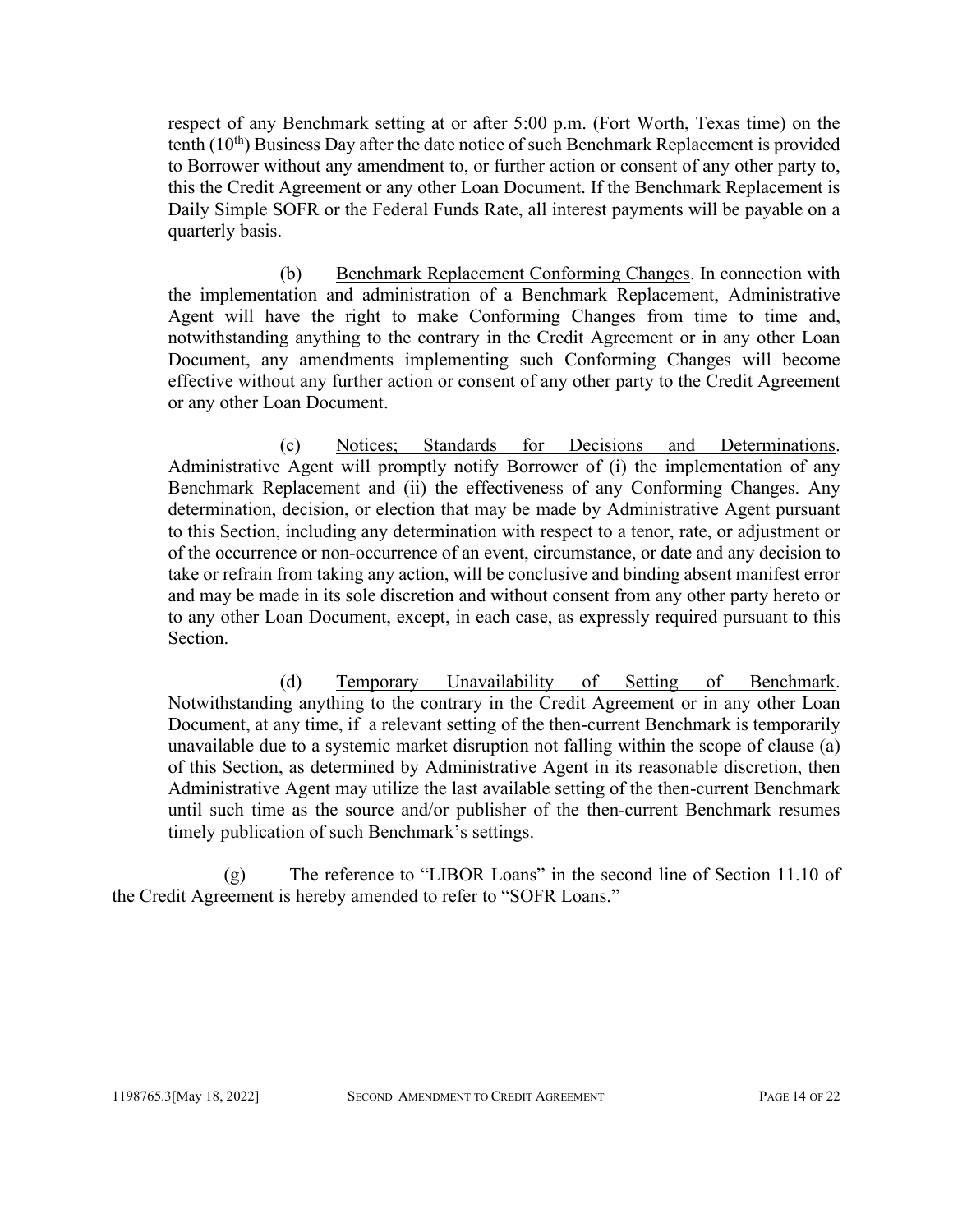#### ARTICLE IV.

## COLLATERAL

**Section 4.1** Acquisitions and Additional Security. Borrower intends to close certain material acquisitions of Oil and Gas Properties after the date of this Amendment. In connection with each material acquisition of Oil and Gas Properties, Borrower hereby agrees as follows:

(a) Borrower shall provide Administrative Agent with copies as reasonably available of the executed purchase and sale agreement and recorded deeds or assignments with respect to each material acquisition of Oil and Gas Properties;

(b) Borrower shall provide Administrative Agent with copies as reasonably available of relevant title due diligence performed with respect to each material acquisition of Oil and Gas Properties; and

(c) Borrower shall sign and deliver, within thirty (30) days of the closing of each material acquisition of Oil and Gas Properties, Collateral Documents granting a Lien on such Oil and Gas Properties as additional security for the Obligations.

## ARTICLE V.

## CONDITIONS OF EFFECTIVENESS

**Section 5.1** Effective Date. This Amendment shall become effective as of the date hereof when and only when:

(a) Amendment Documents. Administrative Agent shall have received duly executed and delivered counterparts of each Amendment Document, including replacement Notes, (i) in form, substance and date satisfactory to Administrative Agent and each Lender as required pursuant to the terms of the Credit Agreement, and (ii) in such numbers as Administrative Agent or its counsel may reasonably request.

(b) No Default. No event shall have occurred and be continuing that would constitute an Event of Default or a Default.

(c) Increase Fee. Borrower shall pay to Administrative Agent for the account of Lenders, to be divided based on each Lender's percentage of the increase in the Borrowing Base, an increase fee in the amount of \$90,000.00. Such fee shall be fully earned when paid and shall not be refundable for any reason whatsoever.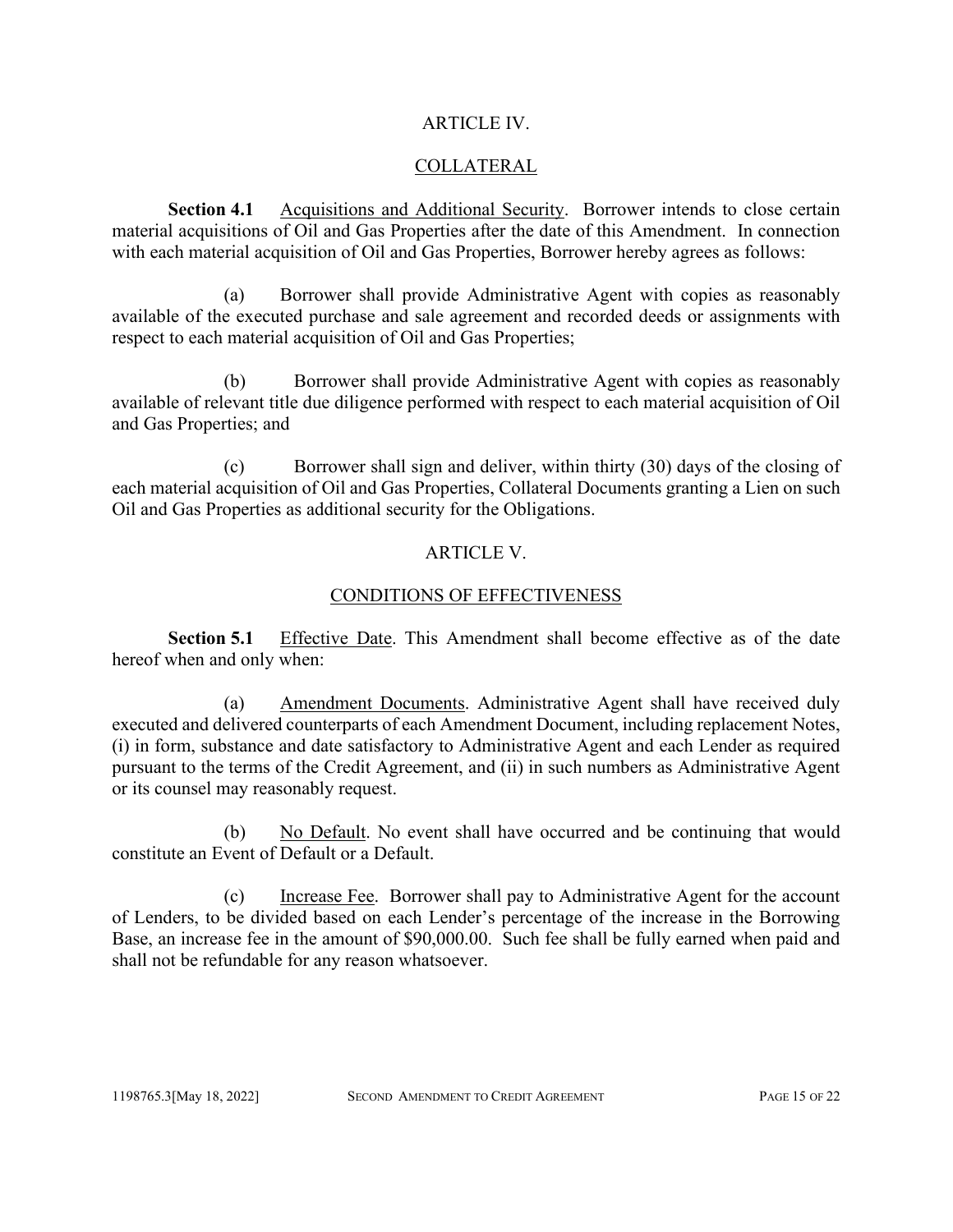#### ARTICLE VI.

#### REPRESENTATIONS AND WARRANTIES

**Section 6.1** Representations and Warranties of Borrower. In order to induce each Lender to enter into this Amendment, Borrower represents and warrants to Administrative Agent and each Lender that:

(a) All representations and warranties made by Borrower in any Loan Document are true and correct in all material respects (without duplication of any materiality qualifier contained therein) on and as of time of the effectiveness hereof as if such representations and warranties had been made as of the time of the effectiveness hereof (except to the extent that such representation or warranty was made as of a specific date, in which case such representation or warranty shall be true and correct in all material respects (without duplication of any materiality qualifier contained therein) as of such specific date).

(b) Borrower has duly taken all corporate action necessary to authorize the execution and delivery by it of the Amendment Documents to which it is a party and to authorize the consummation of the transactions contemplated thereby and the performance of its obligations thereunder.

(c) The execution and delivery by Borrower of the Amendment Documents to which it is a party, the performance by it of its obligations under such Amendment Documents, and the consummation of the transactions contemplated by such Amendment Documents, do not and will not (a) conflict with, violate or result in a breach of any provision of (i), to its knowledge, any Law, (ii) its Organizational Documents, or (iii) any material agreement, judgment, license, order or permit applicable to or binding upon it, (b) result in the acceleration of any Indebtedness owed by it, or (c) result in or require the creation of any Lien upon any of its assets or properties except as expressly contemplated or permitted in the Loan Documents. Except (x) as expressly contemplated in the Amendment Documents and (y) such as have been obtained or made and are in full force and effect, to its knowledge, no permit, consent, approval, authorization or order of, and no notice to or filing with, any Governmental Authority or third party is required on the part of or in its respect in connection with the execution, delivery or performance by it of any Amendment Document or to consummate any transactions contemplated by the Amendment Documents.

(d) This Amendment is, and the other Amendment Documents when duly executed and delivered will be, legal, valid and binding obligations of it, enforceable against it in accordance with their terms except as such enforcement may be limited by bankruptcy, insolvency or similar Laws of general application relating to the enforcement of creditors ' rights and by general principles of equity.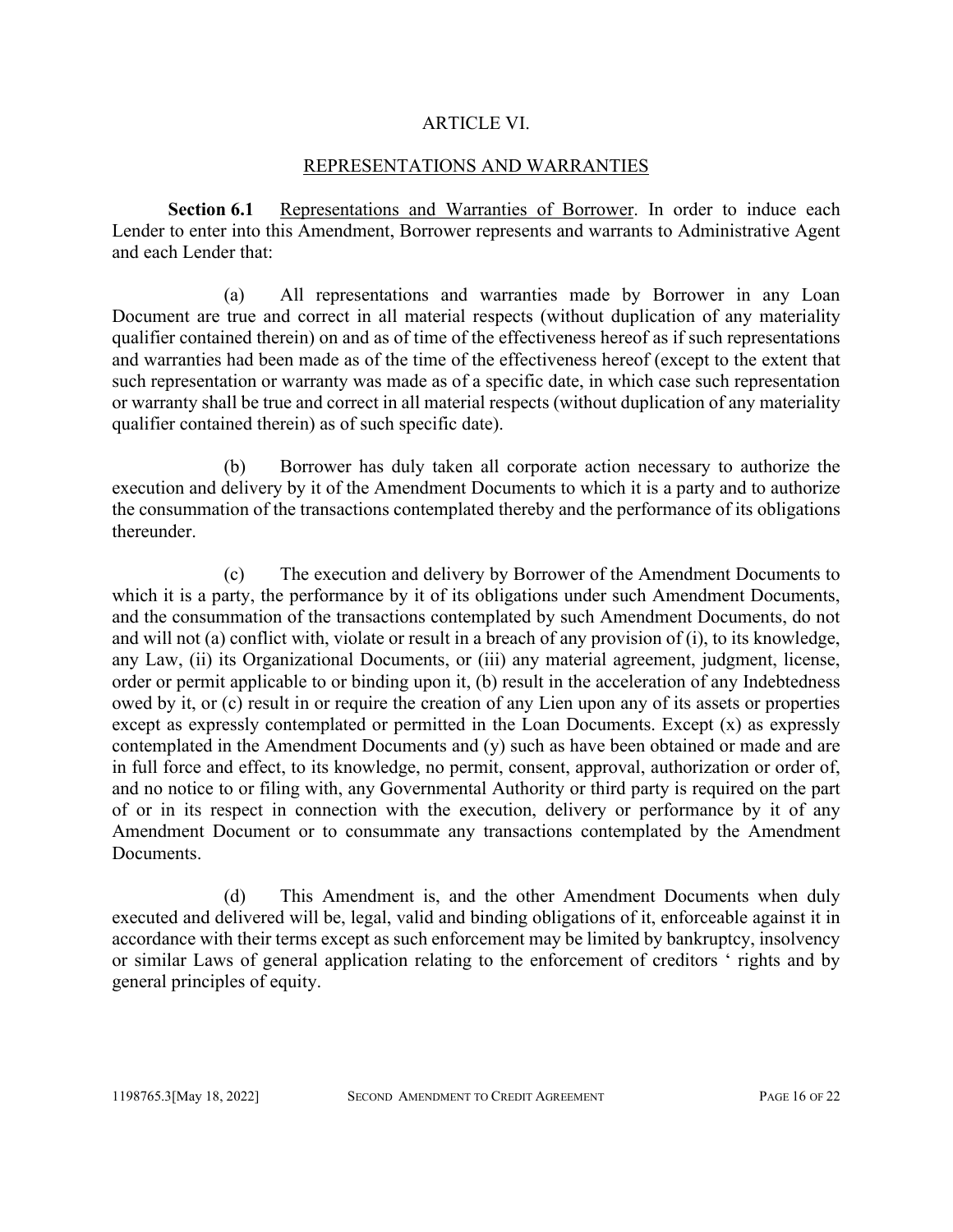#### ARTICLE VII.

#### **MISCELLANEOUS**

**Section 7.1** Ratification and Affirmation. Borrower hereby acknowledges the terms of the Existing Credit Agreement, as amended, and ratifies and affirms its obligations under, and acknowledges, renews and extends its continued liability under, each Loan Document to which it is a party and agrees that each Loan Document to which it is a party remains in full force and effect.

**Section 7.2** Survival of Agreements. All of Borrower's various representations, warranties, covenants and agreements in the Amendment Documents shall survive the execution and delivery thereof and the performance thereof, including the making or granting of the Loans and the delivery of the other Loan Documents, and shall further survive until all of the Obligations are paid in full to each Lender and all of Lenders' obligations to Borrower are terminated.

**Section 7.3** Authorization. The Lenders hereby authorize Administrative Agent to execute any and all amendments to any Loan Documents deemed necessary by Administrative Agent to evidence the extension of the term of the Loan as described herein.

**Section 7.4** Interpretive Provisions. Sections 1.2 and 1.3 of the Existing Credit Agreement are incorporated herein by reference herein as if fully set forth.

**Section 7.5** Loan Documents. The Amendment Documents are each a Loan Document, and all provisions in the Existing Credit Agreement pertaining to Loan Documents apply thereto.

**Section 7.6** Governing Law. This Amendment shall be governed by, and construed in accordance with, the Laws of the State of Texas.

**Section 7.7** Counterparts; Scans. This Amendment may be separately executed in counterparts and by the different parties hereto in separate counterparts, each of which when so executed shall be deemed to constitute one and the same Amendment. The Amendment Documents may be validly executed by facsimile, scan, or other electronic transmission.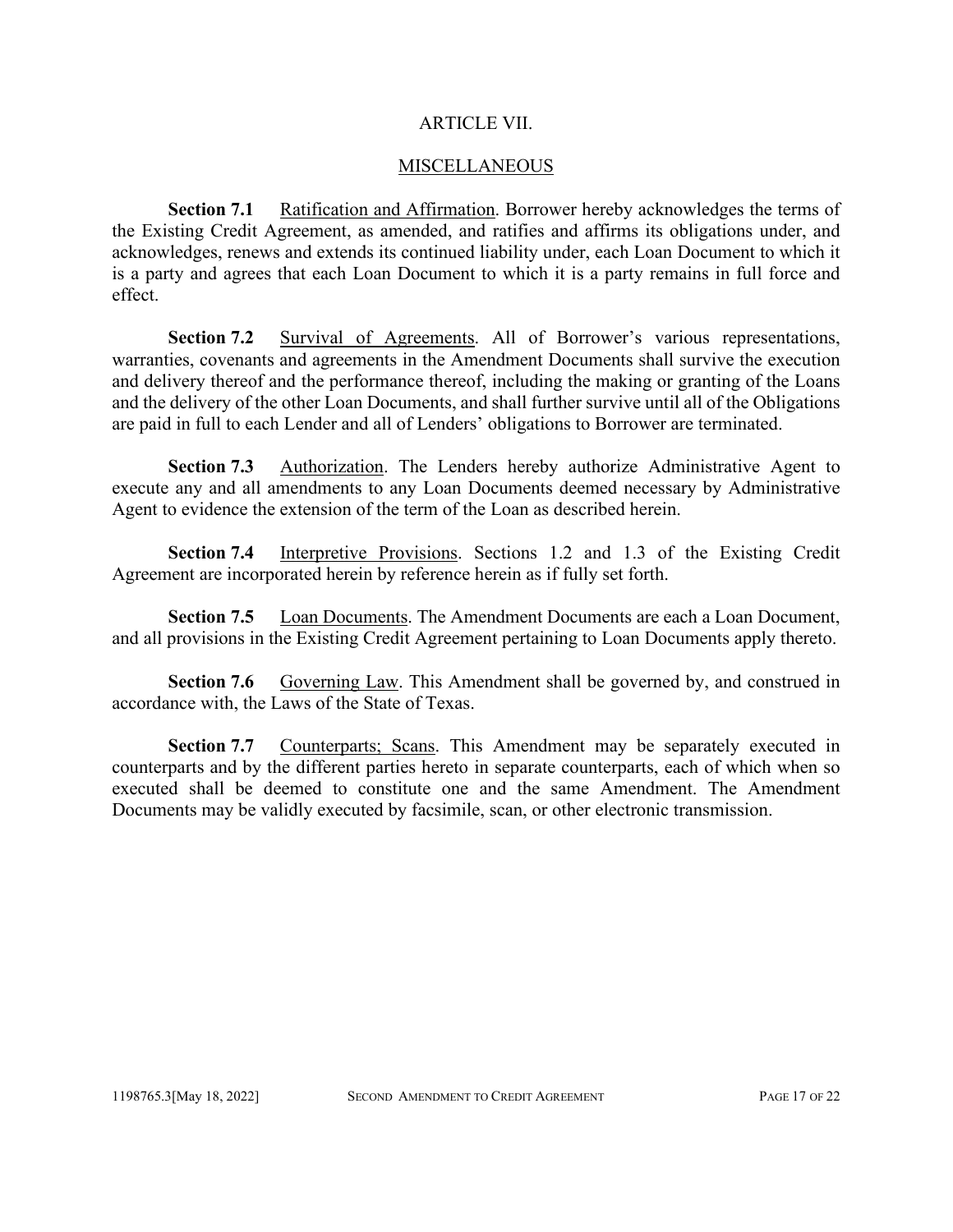## **THIS AMENDMENT AND THE OTHER AMENDMENT DOCUMENTS REPRESENT THE FINAL AGREEMENT AMONG THE PARTIES AND MAY NOT BE CONTRADICTED BY EVIDENCE OF PRIOR, CONTEMPORANEOUS, OR SUBSEQUENT ORAL AGREEMENTS OF THE PARTIES. THERE ARE NO UNWRITTEN ORAL AGREEMENTS OF THE PARTIES.**

IN WITNESS WHEREOF, the parties hereto have caused this Amendment to be duly executed as of the date first above written.

[*The remainder of this page has been intentionally left blank.*]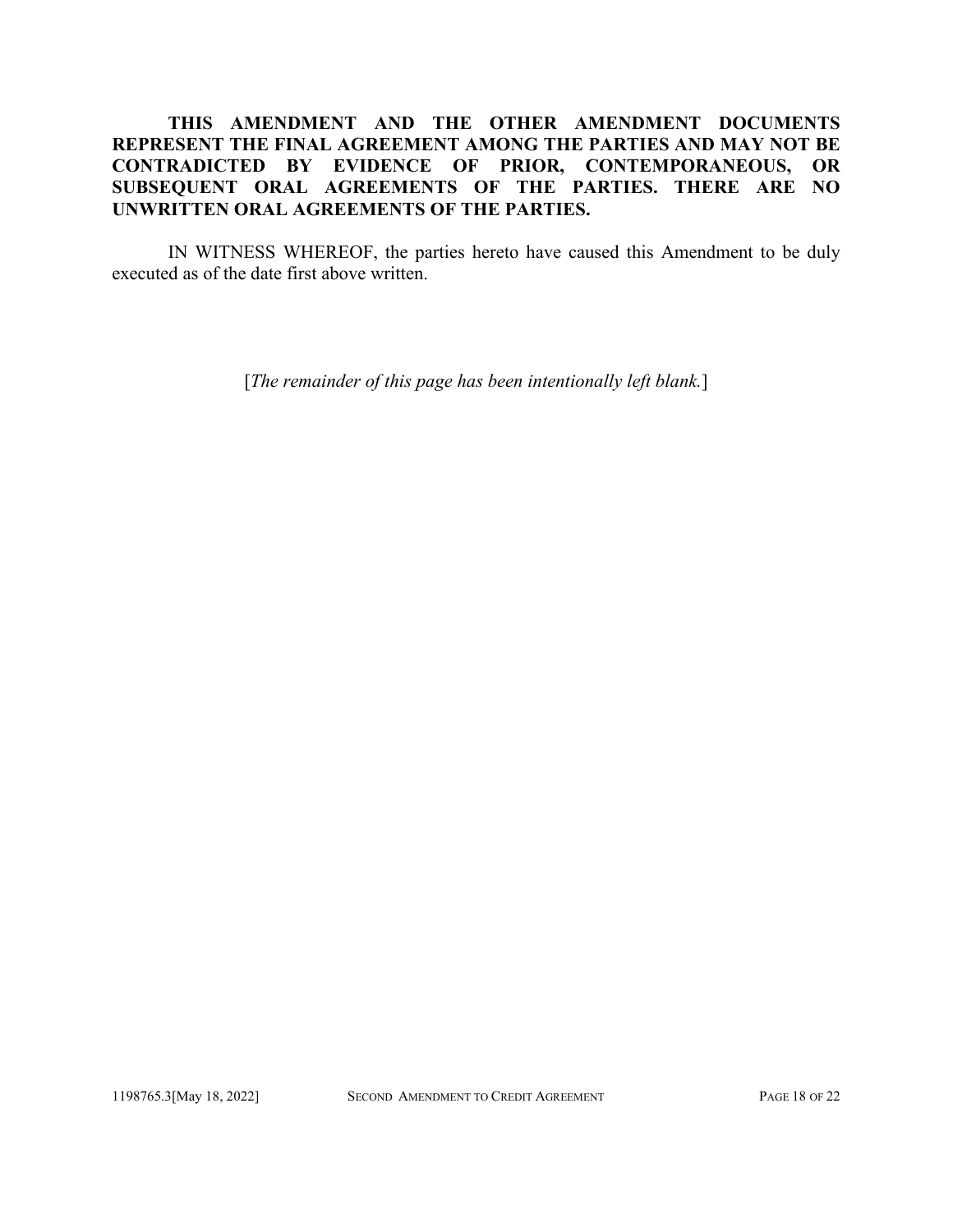# **Signature Page to Second Amendment to Credit Agreement**

## **BORROWER: PHX MINERALS INC**., **a Delaware corporation**

By: /s/ Chad L. Stephens

Name:Chad L. Stephens Title: President and Chief Executive Officer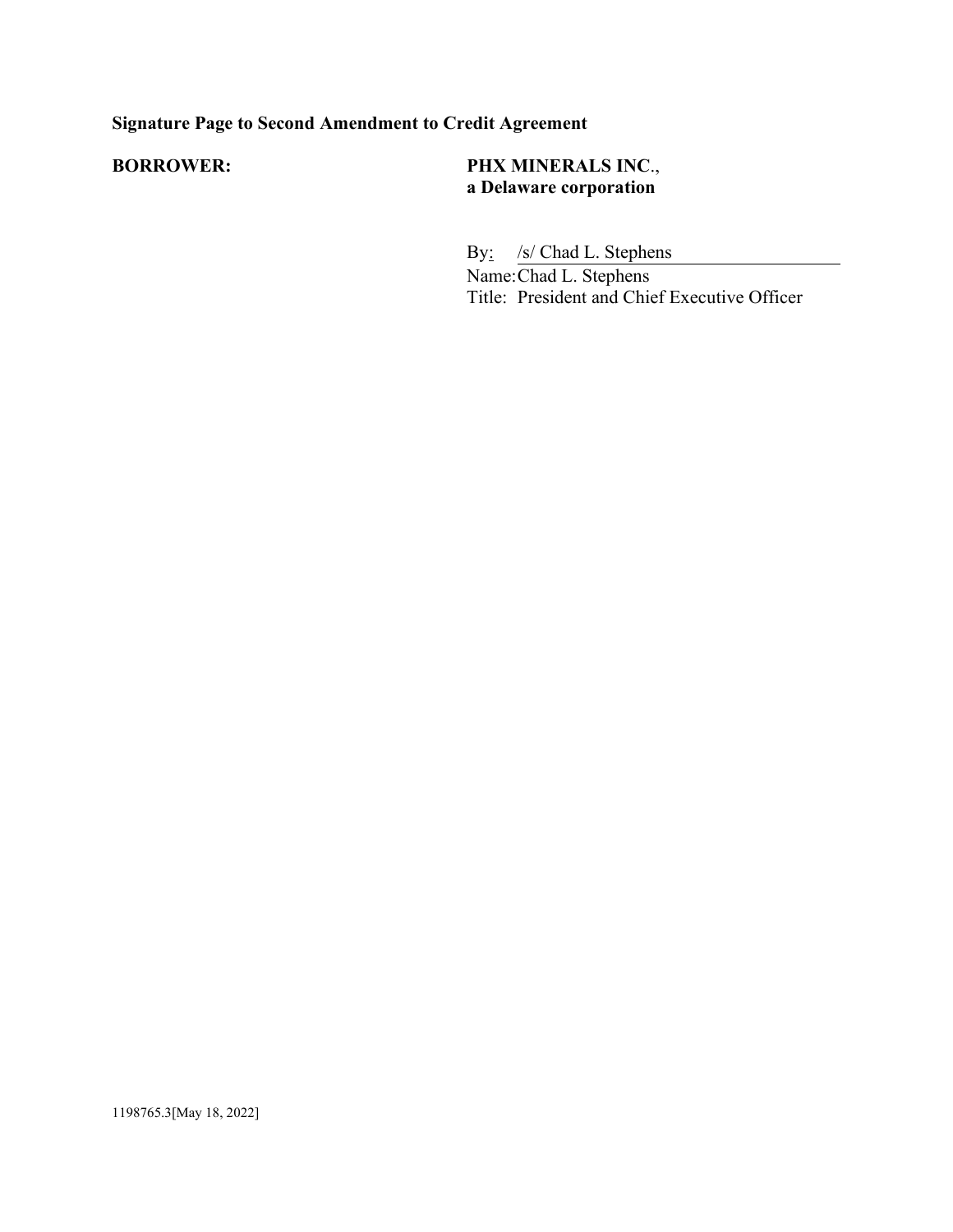## **Signature Page to Second Amendment to Credit Agreement**

**ADMINISTRATIVE**

## **AGENT: INDEPENDENT BANK**

By: /s/ Philip M. Mortimer Name:Philip M. Mortimer, CFA Title: Vice President

#### **LENDER: INDEPENDENT BANK**

By: /s/ Philip M. Mortimer Name:Philip M. Mortimer, CFA Title: Vice President

Exhibits and Schedules: Exhibit D - Interest Election Request Schedule 2.1 - Lenders, Addresses, Commitment Percentages, and Committed Sums

1198765.3[May 18, 2022]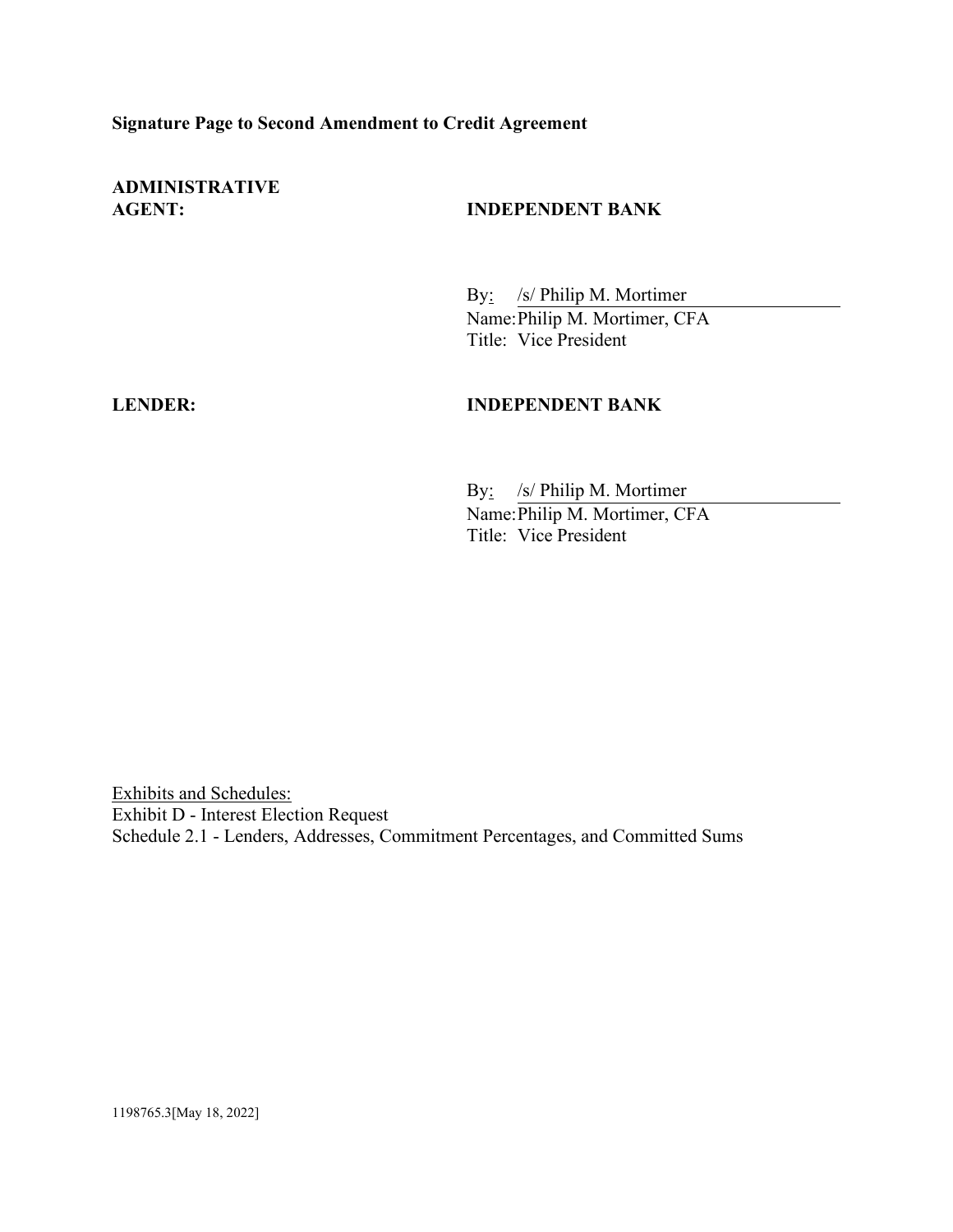# **Signature Page to Second Amendment to Credit Agreement**

## **LENDER: MIDFIRST BANK**

By: /s/ W. Thomas Portman Name: W. Thomas Portman Title: Vice President